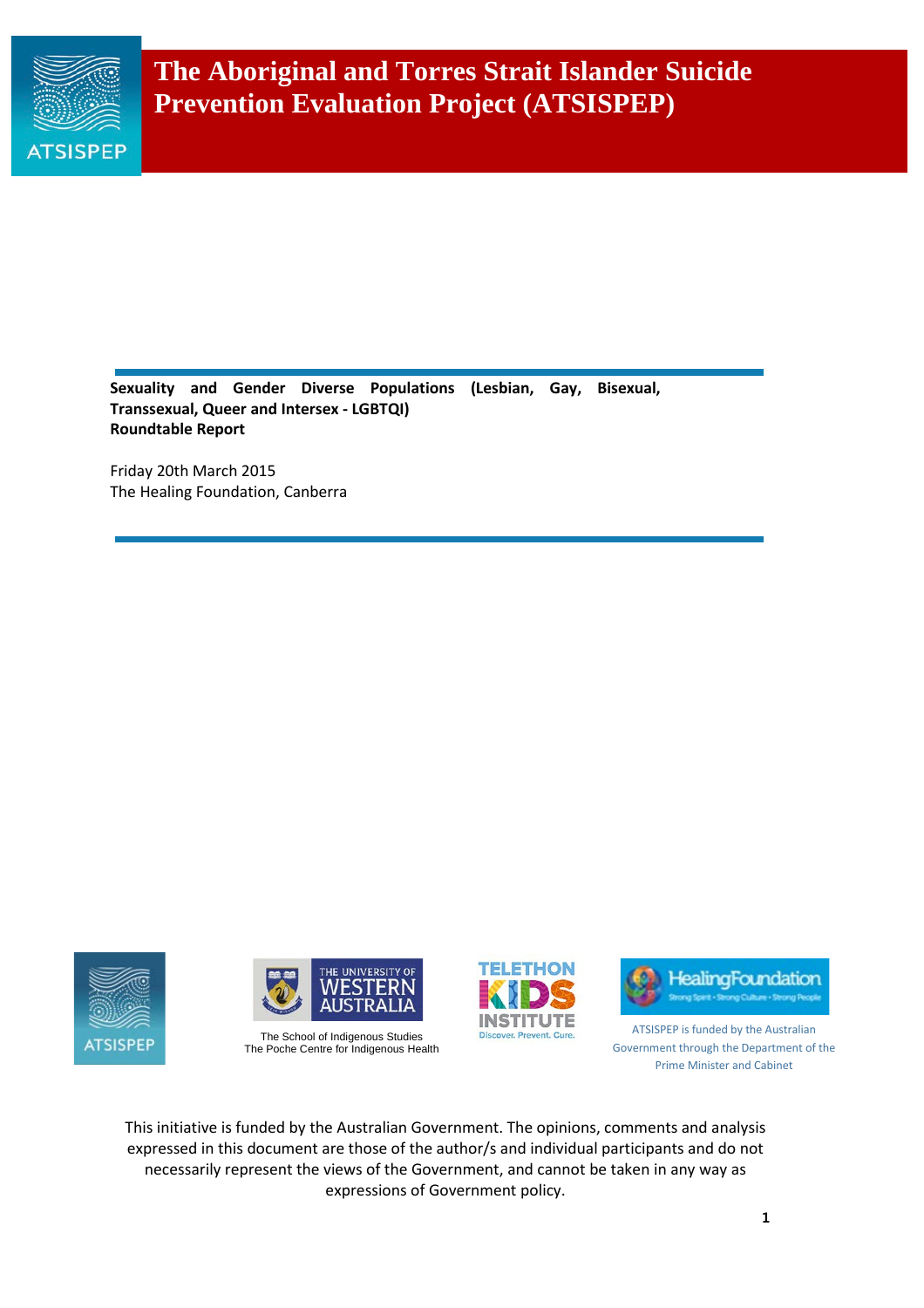#### **Executive Summary**

The Aboriginal and Torres Strait Islander Suicide Prevention Evaluation Project has undertaken a series of national community Roundtables to ensure Aboriginal and Torres Strait Islander input to the overall Project and to gain specific information about contributing factors to suicide; what works and has not worked for suicide prevention and what strategies are needed to support communities in suicide prevention. This Roundtable focused on the specific theme of Aboriginal and Torres Strait Islander sexuality and gender diverse populations and suicide prevention. The one-day Roundtable was held at the Healing Foundation in Canberra on March  $18<sup>th</sup>$ , 2015. Participants came from diverse backgrounds and all identified as sexuality and gender diverse. Participants felt that the history of colonisation has contributed towards high suicide rates. Suicide and its risk factors in Aboriginal and Torres Strait Islanders is a complex, historically and culturally embedded, intertwined situation involving trans-generational trauma, grief and ongoing dislocation. It is also a situation that impacts many communities, affecting different members of the community and the overall health and well being of a large group in Australian society. Addressing sexuality and gender diverse populations as a higher suicide risk group requires responsiveness from the Commonwealth and state government, and various governmental bodies in a coordinated way to gather information and to support necessary research. Closing the gap on suicide statistics and improving the physical and mental health of Aboriginal and Torres Strait Islander peoples requires both immediate and long term, upstream approaches to providing adequate mental health interventions, supporting frontline community workers and promoting effective national programs that support individuals and families. A quantitative approach is also necessary in order to measure issues/factors of vulnerable populations within the larger marginalized and vulnerable population of Aboriginal and Torres Strait Islander peoples.

Bonson (2015) has identified that despite numerous reports into the health and wellbeing of sexuality and gender diverse Australians, very little investigation has gone towards the social and emotional wellbeing of Aboriginal and Torres Strait Islander people who are also sexuality and gender diverse. Rosenstreich and Goldner (2010) also discuss the issue of the invisibility of the Aboriginal and Torres Strait Islander sexuality and gender diverse population and how it is connected to the difficulties of identifying their specific needs and forming strategies to support them within the community. A strong recommendation from this Roundtable highlighted the need for research and publications to empower Aboriginal and Torres Strait Islander sexuality and gender diverse populations health and wellbeing. Bonson (2015) highlights the need for this work to have self-determination approach - that is, to be strengths based and to involve by Aboriginal and Torres Strait Islander sexuality and gender diverse people in all aspects. Lack of research and publications does not enable participation in academic discourse and subsequently, in policy development. Participants in the Sexuality and Gender Diverse Roundtable supported this view. Further, the need for Aboriginal and Torres Strait Islander sexuality and gender diverse people to lead and own the agenda was a clear emerging issue.

The following themes emerged from the Roundtable that could guide actions concerned with Aboriginal and Torres Strait Islander sexuality and gender diverse populations: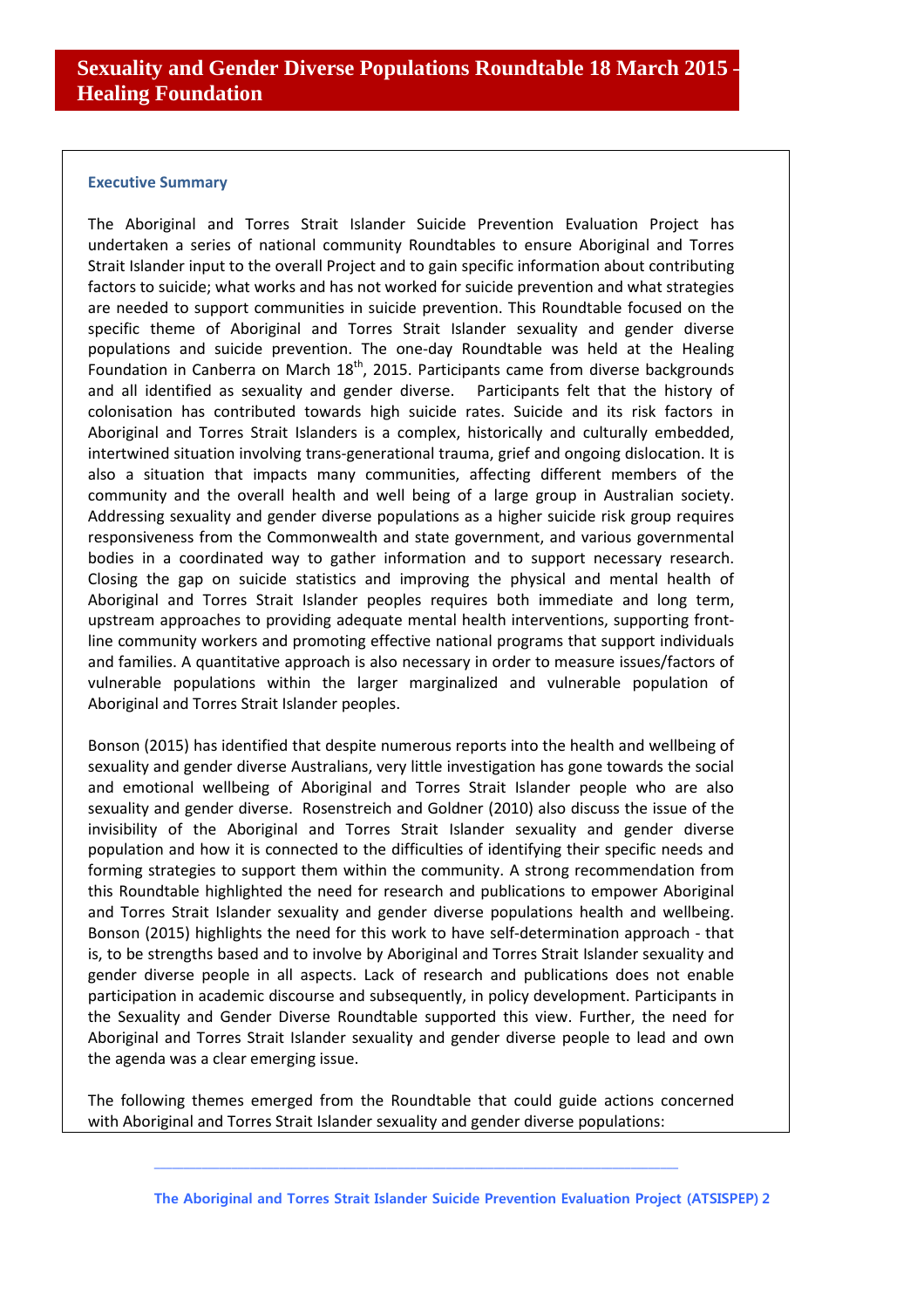### • **Identifying Sexuality And Gender Diverse Populations Suicide**

The main issue in this theme was the absence of rigorous research and evidenced based information about Aboriginal and Torres Strait Islander sexuality and gender diverse populations and wellbeing. Sexuality and gender diverse populations are an invisible minority in a national minority group and there are currently no protocols for identifying them in the suicide and self-harm statistics. The absence of information needs to be rectified urgently and a national Aboriginal and Torres Strait Islander sexuality and gender diverse network, such as Black Rainbow, needs to be established and supported.

## • **Sexuality and Gender Diverse Populations and the interconnectedness of Cultural, Sexuality And Gender Diversity**

Participants saw that topics of sexuality, gender diversity and cultural identity were of primary importance, and the impact that of a person's sexuality and gender diversity can influence family and to community relationships. The impact of sexuality and gender diversity and social issues such as homelessness was also discussed as inter related. Bonson (2015) has further identified that the health and wellbeing of the sexuality and gender diversity population has 'largely been framed within the context of sexually transmissible infection (STI) and blood borne virus (BBV) (Bonson, 2015, p.1). Participants stated this as an issue of concern. This supported the concerns raised by Rosenstreich and Goldner (2010) who champion repudiating negative stereotypical associations between sexual disease and sexuality and gender diversity as a primary model for social identity, and emphasized the need to have a healthy sense of identity that combined Aboriginality, sexual identity and self-determination.

### • **Limited Understanding From Some Family and Community**

The effect of discrimination and negative perceptions through a lack of understanding of sexuality and gender diversity can have extensive impacts on Aboriginal and Torres Strait Islander sexuality and gender diverse populations' social and emotional wellbeing, and this can affect all social relationships for the individual, family and community. Silence, shame, rejection and blame are some of the effects of the intersections of race and sexual identity. Furthermore, trauma can be compounded and other problems can take precedence or multiply shame for both individuals and families, particularly substance misuse. Larger communities can also act to isolate individuals when sexuality and gender diverse populations' issues are not well understood and there is risk of exclusion and even violence in both the Aboriginal and Torres Strait Islander and non-Indigenous community.

### • **Sexuality and Gender Diverse Populations Trauma: Compounded and Layered Discrimination**

Discrimination for Aboriginal and Torres Strait Islander sexuality and gender diverse populations is layered upon existing cultural trauma arising from the a range of negative effects of colonization throughout history, including dislocation from lands, genocide and violence, programs of assimilation and in particular, the Stolen Generations - the repeated forcible removal of children. Current disadvantage and oppression include high incarceration

**\_\_\_\_\_\_\_\_\_\_\_\_\_\_\_\_\_\_\_\_\_\_\_\_\_\_\_\_\_\_\_\_\_\_\_\_\_\_\_\_\_\_\_\_\_\_\_\_\_\_\_\_\_\_\_\_\_\_\_\_\_\_\_\_\_\_\_\_\_\_\_\_\_\_\_\_\_\_\_\_\_\_\_\_\_\_\_\_**

**The Aboriginal and Torres Strait Islander Suicide Prevention Evaluation Project (ATSISPEP) 3**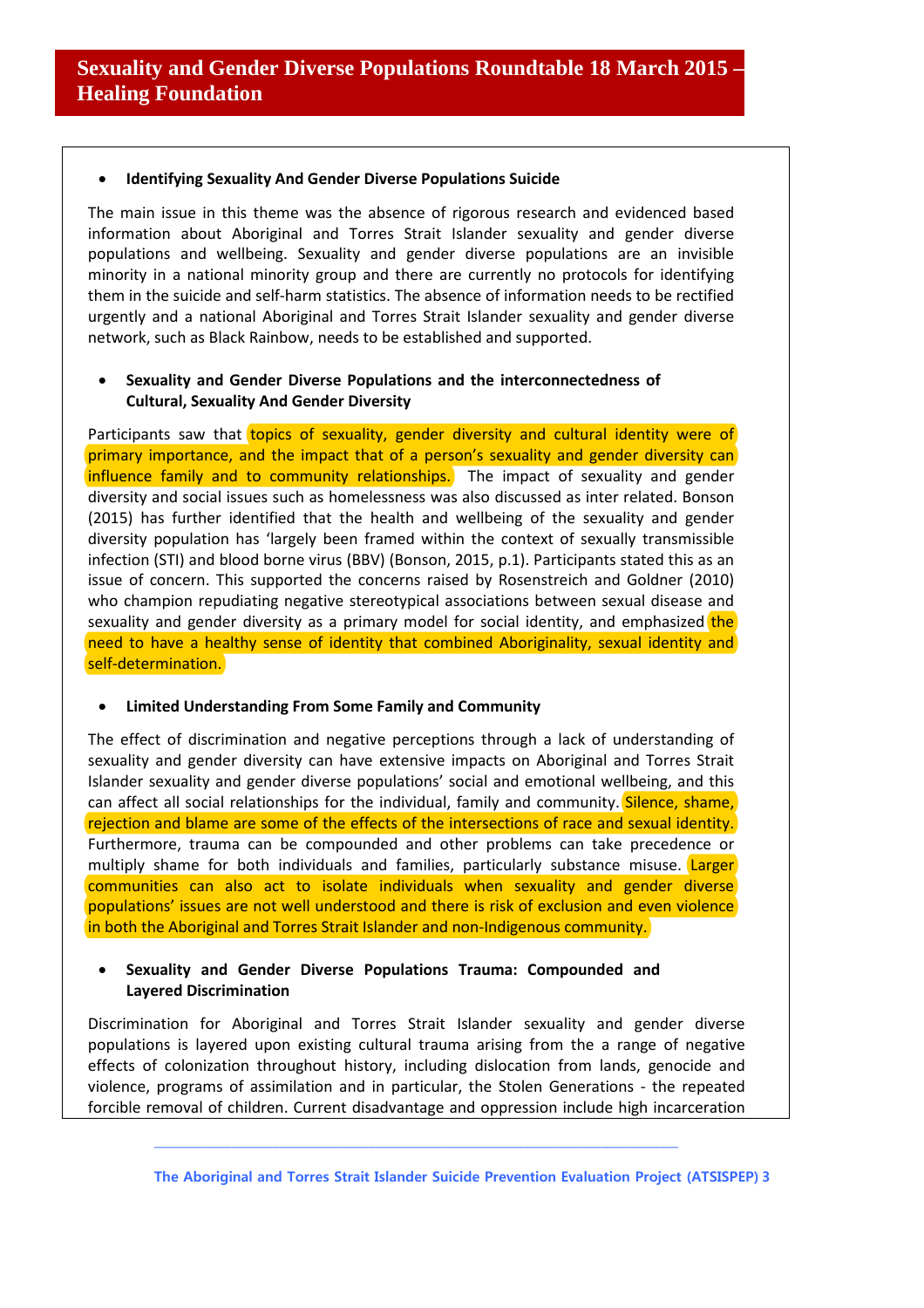rates, high levels of poverty and racism. The discrimination and subsequent trauma for Aboriginal and Torres Strait Islander sexuality and gender diverse populations is the same as that of other Aboriginal and Torres Strait Islander people, but they also suffer specific discrimination as people identifying as sexuality and gender diverse people. Aboriginal and Torres Strait Islander sexuality and gender diverse populations identity has, for instance, also had a transgenerational impact on some families, producing blame and criticism of sexuality and gender diverse people because of their sexuality and gender identity. According to participants, Aboriginal and Torres Strait Islander sexuality and gender diverse populations are particularly at risk of homelessness, which is a factor in suicide risk. There is also an indication that some communities in urban, regional and remote contexts, are supportive of sexuality and gender diverse populations while others are not.

### **ATSISPEP Background**

Suicide among Aboriginal and Torres Strait Islander people is significantly higher than in the wider Australian population. Aboriginal and Torres Strait Islander suicide occurs at double the rate of other Australians, and there is evidence to suggest that the rate may be higher (Australian Institute of Health and Welfare, 2014, 2015). Suicide is one of the most common causes of death among Aboriginal and Torres Strait Islander peoples. Aboriginal and Torres Strait Islander people between the ages of 15 to 34 are at highest risk, with suicide the leading cause of death, accounting for 1 in 3 deaths. Suicide is a complex behaviour with many causes. For Aboriginal and Torres Strait Islander peoples there are specific cultural, historical, and political considerations that contribute to the high prevalence, and that require the rethinking of conventional models and assumptions.

In response to the urgent need to address the high rates of Aboriginal and Torres Strait Islander suicide across Australia, the Aboriginal and Torres Strait Islander Suicide Prevention Evaluation Project (ATSISPEP), a comprehensive national project, was funded by the Australian Government through the Department of the Prime Minister and Cabinet to establish the evidence base about Aboriginal and Torres Strait Islander suicide and formally evaluate the effectiveness of existing suicide prevention services nationally.

A final report will be provided to the Minister for Indigenous Affairs by late 2015. Concurrently, a culturally appropriate Suicide Prevention Program Evaluation Framework will be developed and trialed. The School of Indigenous Studies at UWA is undertaking the Project, in collaboration with the Telethon Kids Institute and the national Healing Foundation. An aim of the ATSISPEP will be to establish a much-needed evidence base of what works in Aboriginal and Torres Strait Islander suicide prevention.

In summary, ATSISPEP will undertake:

- Undertake a review of the literature (national and international)
- Build on relevant significant reports
- Collate significant Aboriginal and Torres Strait Islander consultations and subsequent reports in recent times
- Undertake a statistical spatial analysis of suicide trends over ten years

**\_\_\_\_\_\_\_\_\_\_\_\_\_\_\_\_\_\_\_\_\_\_\_\_\_\_\_\_\_\_\_\_\_\_\_\_\_\_\_\_\_\_\_\_\_\_\_\_\_\_\_\_\_\_\_\_\_\_\_\_\_\_\_\_\_\_\_\_\_\_\_\_\_\_\_\_\_\_\_\_\_\_\_\_\_\_\_\_**

**The Aboriginal and Torres Strait Islander Suicide Prevention Evaluation Project (ATSISPEP) 4**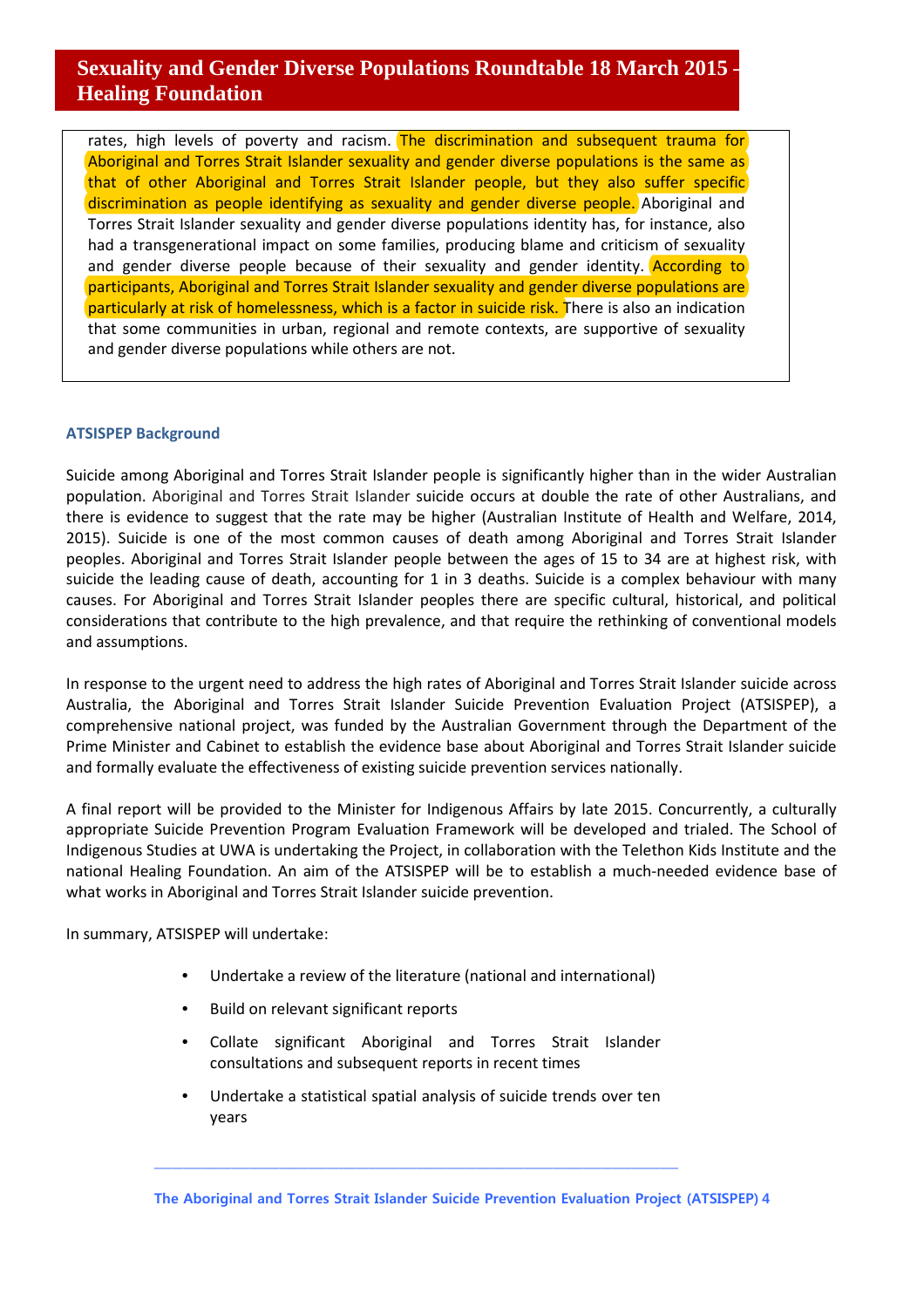- Produce a compilation of resources and suicide prevention programs
- Develop and trial a culturally appropriate evaluation framework

In preliminary findings, key themes of effective programs and services have been identified as those that offer a holistic understanding of health and wellbeing for individuals, families and communities. These successful programs and services also promote recovery and healing from trauma, stress and intergenerational loss; empower people by helping them regain a sense of control and mastery over their lives; and have local culturally competent staff who are skilled cultural advisors. There is community ownership of such programs and services, with significant community input into the design, delivery and decision making processes and an emphasis on pathways to recovery through selfdetermination and community governance, reconnection to community life, and restoration of community resilience and culture. Using a strengths-based approach, these programs and services seek to support communities by addressing broader social determinants and promoting the centrality of family and kinship through hope and positive future orientation.

There are many complexities and determinants associated with suicide and self-harm and the most successful responses have been those fostering the unique strengths and resilience of Aboriginal and Torres Strait Islander individuals, families and communities and by those, which have been embedded in cultural practice and delivered for durations. With young people the most successful strategies have been using peers, youth workers and less formal community relationships to provide ways in which to negotiate living contexts and to connect them with their cultural values, care systems and identity.

#### **ATSISPEP Roundtables**

As part of the Project, a series of Roundtables are being conducted in a number of regional sites on a range of emerging themes. The Roundtables complement the current review of literature in the area, and intends to utilise a community consultation methodology to affirm the results of the literature and program reviews and to seek further information. This methodology ensures that the Aboriginal and Torres Strait Islander community is informed about the Project and have input, and that information gathered is contextualised from the community through representation at the Roundtables, and that information is relevant to rapidly changing social and political environments. Responsiveness is a key concern in the evaluation process hence the ATSISPEP series of Roundtables is a mechanism that incorporates ongoing reciprocal discussion between senior community members and the researchers engaged in the Project process.

The first community consultation was held in early 2015 in Mildura in regional Victoria, an area with reported high levels of suicide. A further regional consultation has been held in Darwin, Northern Territory and Broome in the Kimberley. Subsequent to these regional Roundtables, additional community consultations will be held in Cairns, Queensland, Adelaide, South Australia and in the Shoalhaven area of New South Wales. The three initial regions were chosen as the sites for the community consultations Roundtables because of the high reported incidence of suicide in these regions or, alternatively, for subsequent Roundtables because of the substantial progress reported in reducing previously high rates of suicide in these areas.

**The Aboriginal and Torres Strait Islander Suicide Prevention Evaluation Project (ATSISPEP) 5**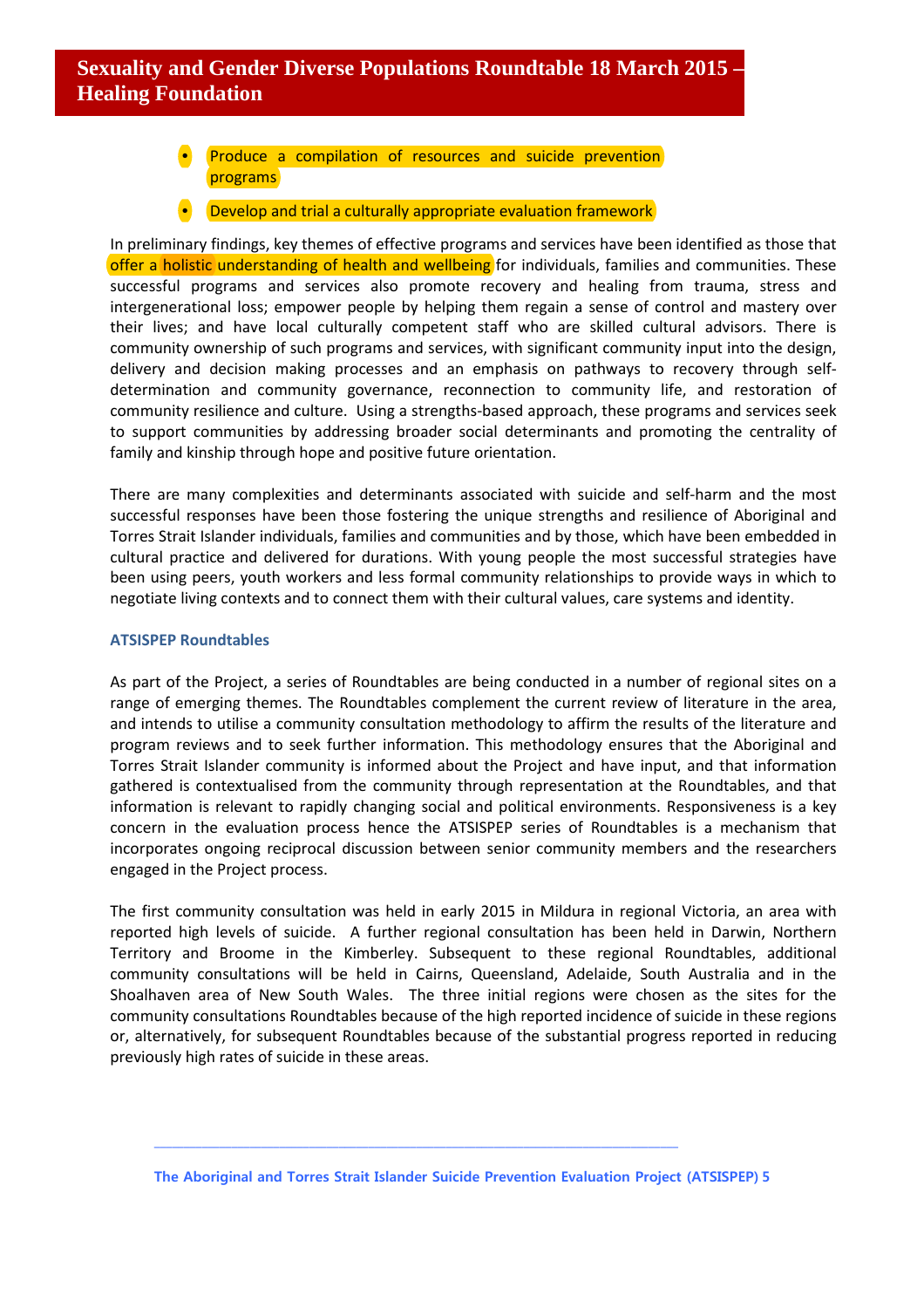As well as regional Roundtables, themed national Roundtables engaging Aboriginal and Torres Strait Islander youth, sexuality and gender diverse people identifying as lesbian, gay, bisexual, transgender, queer or intersex (LGBTQI) and those involved in the justice system have also taken place and will provide valuable 'front-line' perspectives of the central issues involved for each of these groups. The feedback from Roundtables to date have reinforced the initial findings of the literature review and preliminary data analysis and demonstrated the complexities involved in identifying vulnerable groups in the community.

The purpose of the Roundtables is to recognise what communities need to assist them in the prevention of suicide and to hear community perspectives and first-hand experiences of suicide prevention services and programs to help confirm and refine existing research findings of *what works and why.* 

Recognising that there are even more vulnerable groups within Aboriginal and Torres Strait Islander groups, which is overall a vulnerable group, the Project undertook to target identified vulnerable groups which include Aboriginal and Torres Strait Islander youth; those identifying as sexuality and gender diverse; and those involved in the justice system, in particular, those re-entering communities following incarceration. Other workshops and Roundtables took place around topical issues. For instance, a meeting about determining the need for and development of a critical response service for suicide and trauma was held in Perth with Commonwealth and WA state governments, stakeholders, academics, community groups and relevant services. Other topical issues such as the role of clinical factors in suicide and measuring suicide and self-harm will also take place as part of the Project.

These consultations will enable the Project to:

- Gain further feedback and input on the Project work to date;
- Listen to the different experiences with suicide prevention programs and services across Australia to further identify what works and why;
- Provide an opportunity for Aboriginal and Torres Strait Islander communities to discuss what the issues are and what needs to be done from their perspectives;
- Identify programs that have previously been assessed as effective and seek community perspectives on access to these programs, whether they consider they may be relevant to their communities and, if so, what would be needed to support effective implementation; and
- Determine where programs are already in use, what changes could be made to further improve them.

### **Section One: Roundtable Report Background**

The aims of this Roundtable report were to identify the major issues of concern to professionals and workers in Aboriginal and Torres Strait Islander communities from a sexuality and gender diverse groups' perspective. Their comments are directly organised around contributing factors to suicide and self-harm, the impact of suicide on individuals, families and communities, and the capacity for responding to racism and LGBTQI phobia and strengthening wellbeing in individuals, families and communities. This Roundtable worked in partnership with sexuality and gender diverse participants to ensure that they were informed about the objectives of the Project and to ensure their input from an Aboriginal and Torres Strait Islander sexuality and gender diverse populations' perspective. The Roundtable process involved facilitators and participants identifying issues and in many instances grouping these. The value of this process ensures that sexuality and gender diverse Aboriginal and Torres Strait Islander people themselves are recognised as the experts in this area, and ensures the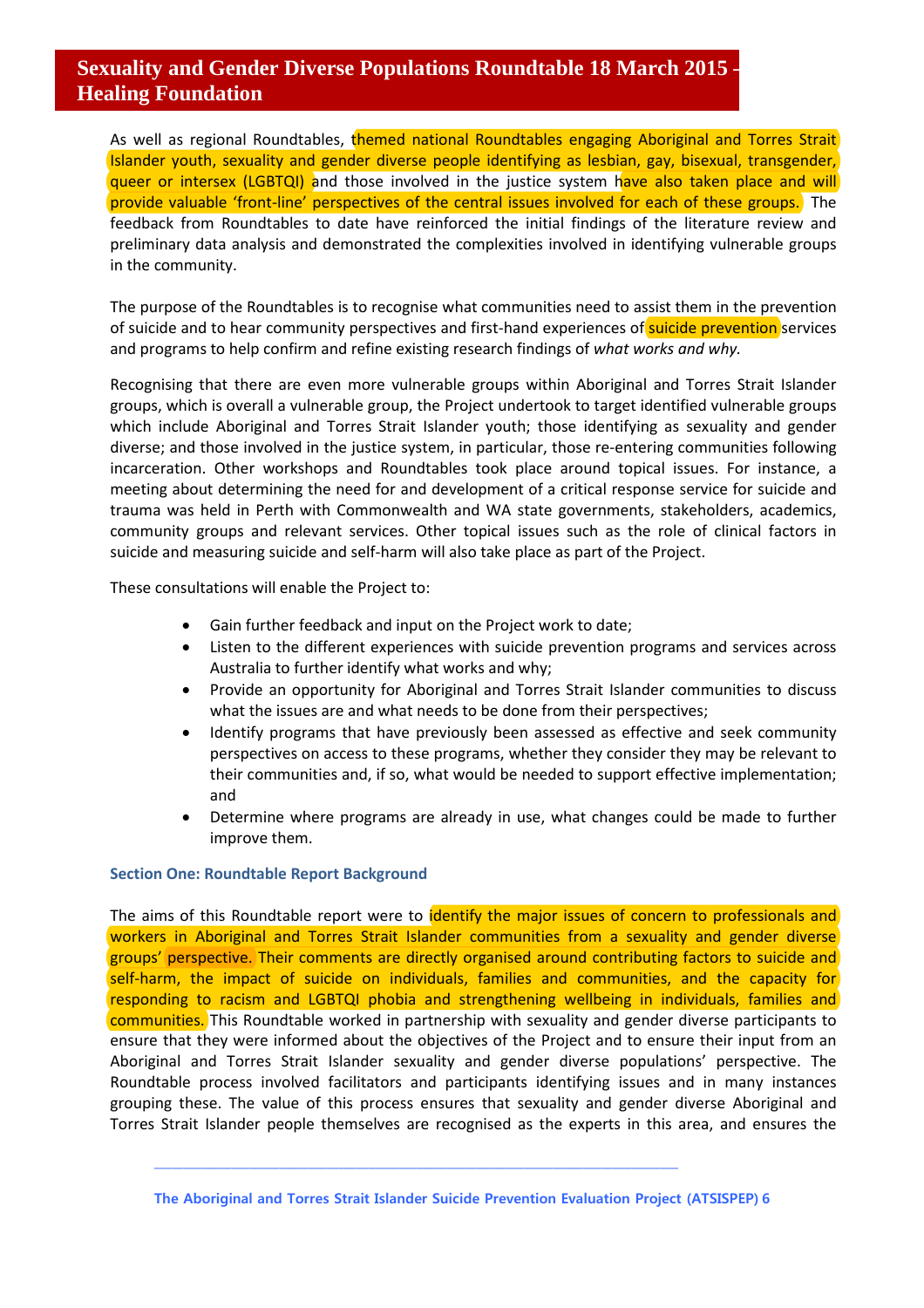voices of that group within the Aboriginal and Torres Strait community is heard. The process is valuable for a number of purposes:

- 1. To ensure that the voices of the Aboriginal and Torres Strait Islander sexuality and gender diverse community are valued and present;
- 2. To ensure ownership of the issues, the analysis and conclusions with respect to sexuality and gender diverse people;
- 3. To ensure that new insights involving sexuality and gender diverse populations are recognised;
- 4. To connect the voices of the sexuality and gender diverse community directly to evolving policy wherever possible and appropriate; and
- 5. To guide further development of ideas found in current reports and literature to supplement the sexuality and gender diverse populations' concerns that emerged in the Roundtable.

## **Roundtable Context**

The principles used for direction in identifying the concerns and context of the Roundtable commentary come primarily from the six action strategies listed in the *National Aboriginal and Torres Strait Islander Suicide Prevention Strategy* (Department of Health and Ageing, 2013) and the nine guiding principles listed in the introduction to the national **Social and Emotional Wellbeing Framework (Social Health**) Reference Group, 2004). In addition there are a number of other research publications and major reports informing the approaches taken by ATSISPEP and the Roundtables that can be found in the overall report.

The principles from the *Social and Emotional Wellbeing Framework* (2004), (hereon called the *Framework),* are based on a platform of human rights and recognise the effects of colonisation, racism, stigma, environmental adversity, and cultural and individual trauma. They also acknowledge the diversity of Aboriginal and Torres Strait Islander identity and cultural experience and the centrality of family, kinship and community. The *Framework* recognises that Aboriginal and Torres Strait Islander culture has been deeply affected by loss and trauma, but that it is a resilient culture. It also recognises that Aboriginal and Torres Strait Islander Australians generally are resilient and creative people, who focus on a holistic experience of mental and physical health, working through cultural, spiritual and emotional wellbeing and seeking self-determination and cultural relevance in the provision of Health Services for themselves and their communities.

*The National Aboriginal and Torres Strait Islander Suicide Prevention Strategy* (2013), (hereon called the *Strategy*) is a specific response to the suicide statistics. It has yet to be released by the Department of Health. In seeking to ensure that Aboriginal and Torres Strait Islander communities are supported locally and nationally to reduce the incidence of suicide and suicidal behaviour, and related self-harm, the *Strategy* aims to reduce risk factors across the lifespan, to build workforce participation of Aboriginal and Torres Strait Islander people in fields related to suicide prevention, and to effectively evaluate programs.

A brief list of goals for increasing early intervention and building strong communities nominated by the *Strategy* includes building strengths and capacities in Aboriginal and Torres Strait Islander communities,

**The Aboriginal and Torres Strait Islander Suicide Prevention Evaluation Project (ATSISPEP) 7**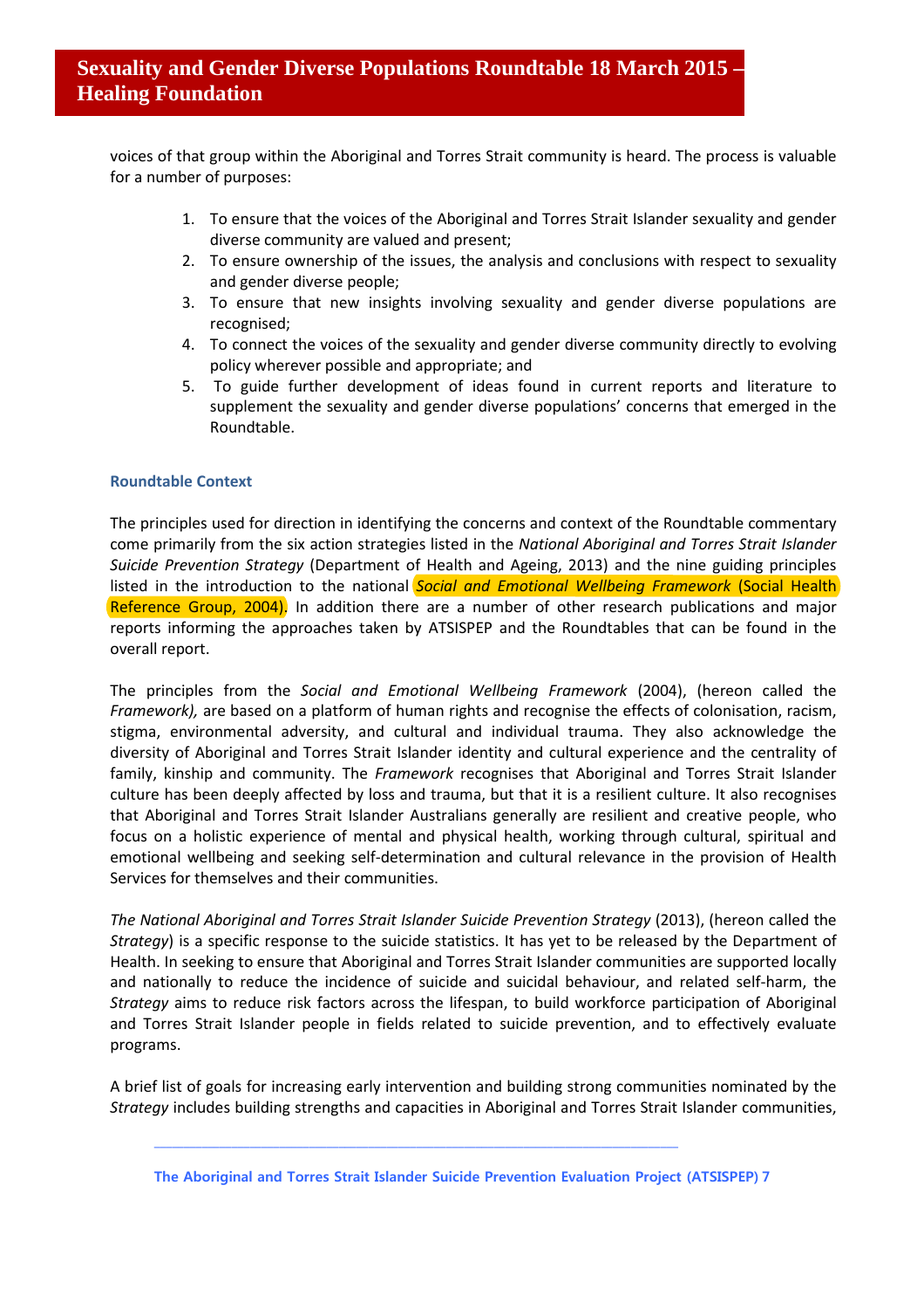and encouraging leadership and community responsibility for the implementation and improvement of services for suicide prevention. A strong emphasis is placed on the strength and resilience of individuals and families working through child and family services, schools and health services to protect against risk and adversity.

On this basis, the *Strategy* contends that it is necessary to act in four main areas. Firstly, it is essential to have culturally appropriate, targeted suicide prevention strategies that identify individuals, families and communities at higher risk through levels and expressions of disadvantage such as poverty, alcohol and drug abuse and histories of abuse or neglect. Secondly, it is also necessary to co-ordinate approaches to prevention of suicide including health, education, justice, child and family services, child protection and housing, and third, it is necessary to build the evidence base on suicide prevention activities and dissemination of that information to identify relevant research, address gaps in information and recommend strategies on the basis of records. Finally, there needs to be a safeguarding of standards of practice and high quality service in the area of suicide and suicide prevention in Aboriginal and Torres Strait Islander communities and an assurance that preventative activity will be embedded in primary health care.

Both the *Strategy* and the *Framework* are based on extensive consultation with representatives from Aboriginal and Torres Strait Islander communities. The essential shared values and the themes considered necessary for effective programs and services include:

- Acknowledgement of trauma as a significant element of ongoing mental health issues for some individuals, families and communities;
- The need for cultural relevance in the development and implementation of programs;
- Self-determination in the development and delivery of suicide prevention and related mental health programs;
- The need to centralise research and build a strong, coherent knowledge base on Aboriginal and Torres Strait Islander suicide prevention, intervention and postvention; and
- The necessity of understanding the holistic physical, mental, social and spiritual approach to Aboriginal and Torres Strait Islander suicide prevention within the communities.

While establishing foundational principles, the community consultation and research undertaken by the *Strategy* and ATSISPEP also highlight gaps in information that require further research and analysis to clarify information and develop questions around methodological approaches.

- 1. Gathering statistics presents very specific challenges due to problems with Indigenous identification, and variations in data sources, such as the National Coronial Information System, the Queensland Suicide Register, and other administrative systems. Shared protocols that ensure adequate and consistent reporting nationally are required.
- 2. The priorities and needs of Aboriginal and Torres Strait Islander communities should be central. Questions could be asked about what services and programs, if any, are in place and are they adequate? Do these services and programs work together to reflect the broad, inter related and holistic nature of the realities of communities?

The preceding brief summary provides an overview of significant emerging principles that are concerned with respecting a holistic model of culture and health for all Aboriginal and Torres Strait Islander peoples. The building of individual, family and community resilience, and improving safety factors throughout the lifecycle is facilitated by addressing violence, abuse, alcohol and drug problems, and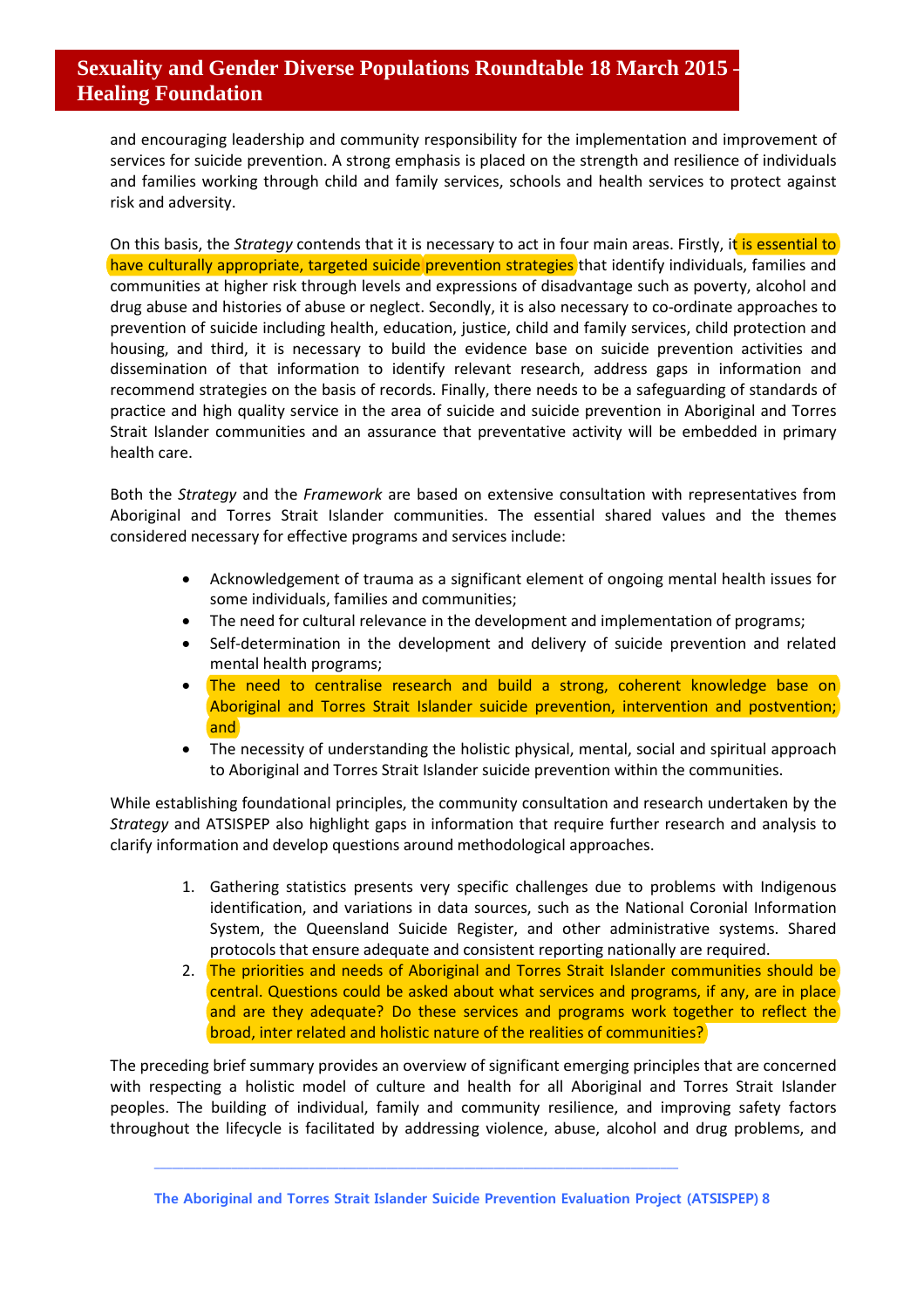supporting the increased participation of Aboriginal and Torres Strait Islander community members and professionals in any initiative that concerns them, particularly in suicide prevention. These values were fundamental in a shared framework that underpinned the Roundtable dialogues and the Roundtables also enabled Aboriginal and Torres Strait Islander community members and professionals and non-Indigenous experts to come together and provide a focused discussion within the complexity of Aboriginal and Torres Strait Islander experience.

#### **Sexuality and Gender Diverse Populations Research**

While establishing foundational principles, the community consultation and research undertaken by the ATSISPEP, also aimed to highlight the gaps in information that require further research and analysis to clarify information and develop questions around methodological approaches. However, in the case of sexuality and gender diverse Aboriginal and Torres Strait Islanders this gap was identified by Bonson (2015) in *Voices from the Black Rainbow: The inclusion of the Aboriginal and Torres Strait Islander LGBTQI Sistergirl and Brotherboys People In Health, Wellbeing and Suicide Prevention Strategies* and through the 2010 *Health in Difference Conference* (Bonson, 2010). Bonson (2015) highlighted that sexuality and gender diverse Aboriginal and Torres Strait Islander people have been excluded from both Indigenous and LGBTQI Suicide Prevention strategies and activities. Rosenstreich and Goldner (2010) in *Gay and Lesbian Issues and Psychology Review* identified the overlapping group of LGBTI Aboriginal and Torres Strait Islanders at the conference and discussed the complexity of their situation. Bonson (2010) hosted an Aboriginal and Torres Strait Islander conversation at the conference titled *The Colonisation of Desire*. The conference was the first opportunity to address a potential national position for Aboriginal and Torres Strait Islander LGBTI group. While the group was a minority at the conference, there were specific networking sessions where inclusion protocols were developed. However, the group's contact with the larger sexuality and gender diverse populations was relatively new. While the working group had difficulty in holding discrimination and marginalization from both an Indigenous and a sexuality and gender diverse populations as priorities, two important points were established. The first was in respect of self-determination. This is a key issue for Aboriginal and Torres Strait Islander peoples who had experienced colonization and the way that self-determination impacted the sexuality and gender diverse populations experience, particularly with respect to identity and health and human rights.

The defining of both sexuality and gender diverse populations and Aboriginality constellates around health issues can lead to dismissal or denial of human rights. There is also a pattern of the denial of selfdetermination for sexuality and gender diverse populations throughout the life cycle, ranging from decisions made about intersex children to the enforcing of gender specific dressing in older people.

The second important point proposed by Rosenstreich and Goldner (2010) concerned the absence of research and publications on the topic of Aboriginal and Torres Strait Islander sexuality and gender diverse populations, and the absence of Aboriginal and Torres Strait Islander sexuality and gender diverse populations authors in the conference journal:

> *We suggest that it reflects some of the very barriers that have been outlined and indeed some of the core challenges of 'doing diversity'. While the conference did a good job of providing a space for the voices of members of these (overlapping) groups, this has not been reflected in this special issue* (Rosenstreich & Goldner, 2010, p. 147)

**The Aboriginal and Torres Strait Islander Suicide Prevention Evaluation Project (ATSISPEP) 9**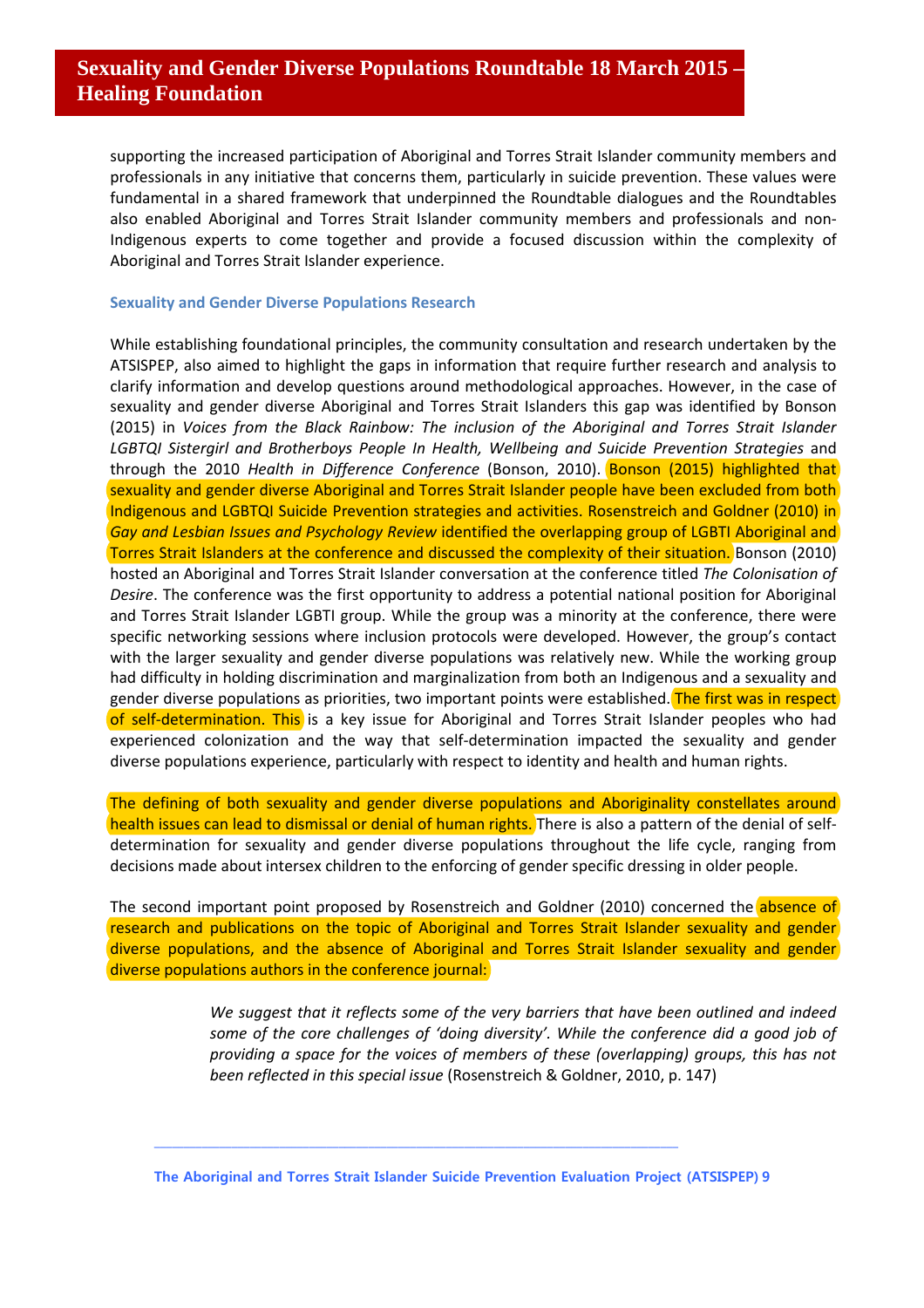Further it was acknowledged that the dissemination of knowledge presented at forums was important because it provides visibility and begins to develop the body of knowledge. Other forms of knowledge and information sharing were explored and what was appropriate for some presenters and audiences was considered. Video and audio recordings were considered to disseminate the knowledge presented at conferences (Rosenstreich & Goldner, 2010).

> *In a similar vein, even where we have text, an academic journal such as Gay & Lesbian Issues in Psychology Review is simply not the appropriate medium for all. Just as reading aloud an academic article makes for a very poor oral presentation, oral presentations require reworking to effectively communicate knowledge in the form of a journal article. This doesn't necessarily need to adhere to traditional academic rules – Kooncha Brown's excellent article on sistergirls, for example, breaks with such norms by addressing readers directly and 'speaking' in a first person, conversational tone (Brown, 2004). However, it does need to translate to the linearity of text, and, for example, provide structured information and analysis* (Rosenstreich & Goldner, 2010, p. 147)*.*

While exercising cultural awareness about the possibilities of conversational options for Aboriginal and Torres Strait Islander sexuality and gender diverse populations representation, the significance of academic research and publications in the area is of concern. Publications have the potential to suggest measurements and social parameters for study; to identify discrimination and stigma and examine historical and contemporary connections to other social institutions; to invite public recognition and discussion of the complexities of intersections of race and sexuality; to assist in scoping cultural and social determinants in Aboriginal and Torres Strait Islander suicide and self-harm; contribute to building policy responses; and assist in framing and reinforcing individual, family and community resilience and positive responses. Publication and research are necessary to open up the conversations on Aboriginal and Torres Strait Islander sexuality and gender diverse populations.

The urgent need for research led by Aboriginal and Torres Strait Islander sexuality and gender diverse populations was stated in the responses of the participants in the Sexuality and Gender Diverse Populations Roundtable.

> *We need to establish our own research for Aboriginal [sexuality and gender diverse populations], with 'our health, our hands'. It's got be 'our research, our hands'* (Sexuality and Gender Diverse Roundtable Participant).

> *We need strong voices in our researchers. We also need strongly voiced researchers… We need that type of researcher and we need to inspire a wave of Aboriginal researchers, a wave of Aboriginal and Torres Strait Islander [sexuality and gender diverse populations] researchers to follow that mold* (Sexuality and Gender Diverse Roundtable Participant).

> *We have to tap into all the information that's out there and bring it together. We have to secure all data as collective and as easily accessible. We need more detail on Aboriginal [sexuality and gender diverse populations]. We have to have Aboriginal Gay people represented. An Aboriginal Gay person should be able to know where to go* (Sexuality and Gender Diverse Roundtable Participant).

> *At the moment information is sparse, all over the place, not easily accessible, very little information for us specific. It's hard for us to navigate what's out there. Many of us have*

**The Aboriginal and Torres Strait Islander Suicide Prevention Evaluation Project (ATSISPEP)10**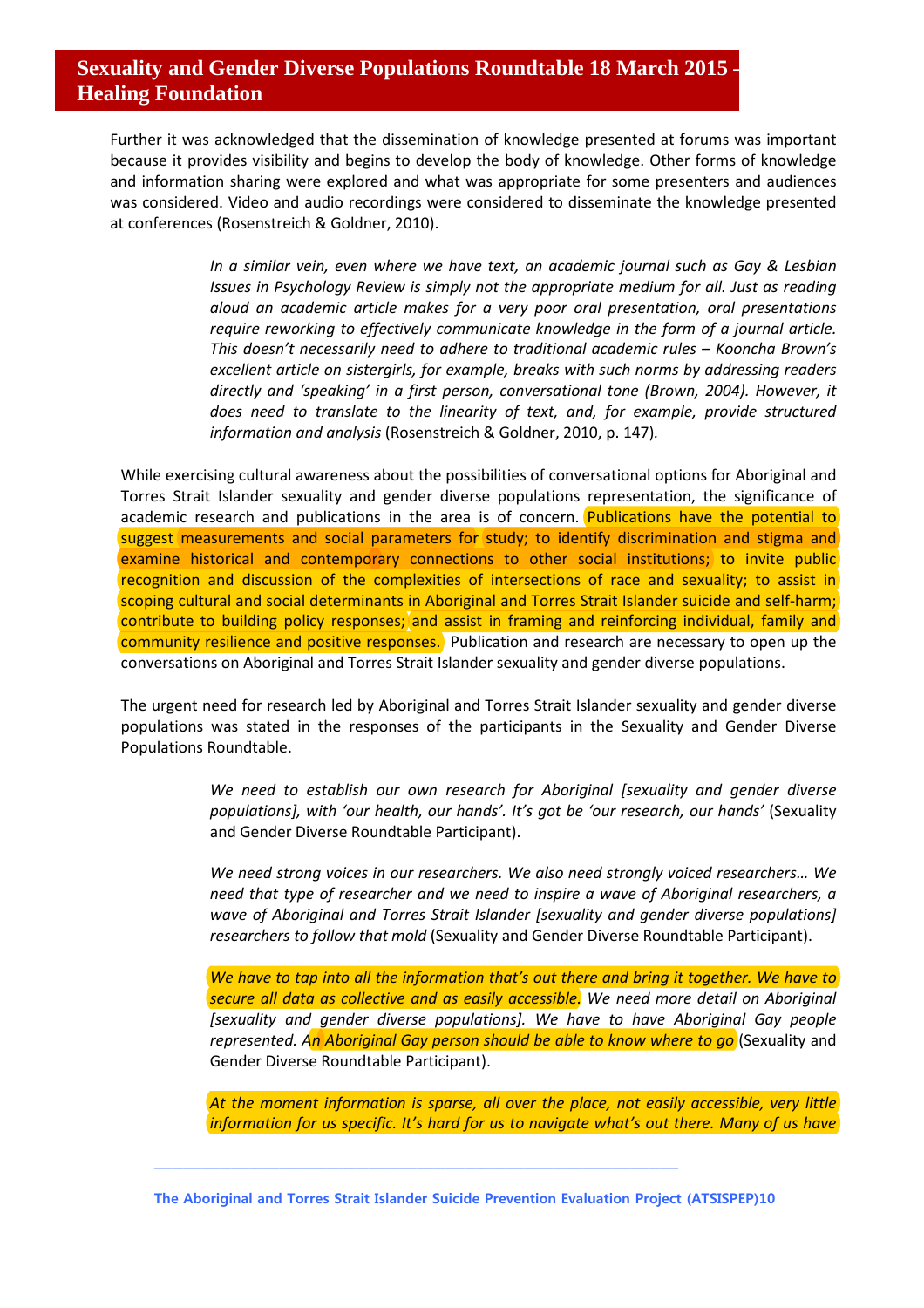*nowhere to navigate to and go off the back of mainstream information, most of it of little relevance to us and our lot* (Sexuality and Gender Diverse Roundtable Participant).

*The challenge is to have Indigenous sexuality and gender diverse populations evidence. Where we source mainstream information to help us we need to source it direct from Indigenous [sexuality and gender diverse populations] information and evidence. We need to move away from non-Indigenous and non-sexuality and gender diverse populations authors, we need to sponsor the education of more of our people who can specialise in [sexuality and gender diverse populations] research, and even better who are Indigenous [sexuality and gender diverse populations]. We can't draw information about us from us right now because right now we don't have the people who Indigenous [sexuality and gender diverse populations] who are qualified to be researchers. We have to change this, that there are enough us who are ready to take authorship of ourselves* (Sexuality and Gender Diverse Roundtable Participant).

Bonson (2015) has also commented:

*The mental health / SEWB of the Aboriginal and Torres Strait Islander LGBQTI community needs to be assisted, realised, strategised with actions developed to guide best practice when working alongside and within this community* (Bonson, 2015, p.10)

The intersection of sexuality and gender diverse populations and Indigeneity as identities has been described by Bonson (2015). The failure to include Aboriginal and Torres Strait Islander sexuality and gender diverse populations is a glaring absence in health/mental health research. Aboriginal and Torres Strait Islander sexuality and gender diverse populations' concerns need to be included in future research. Further, there is a need to focus also on the social and emotional wellbeing of sexuality and gender diverse people and understand the important influence of community to the health of individuals. The Roundtable participant's discussions showed that there was a clear need for formal group and that there was a clear desire to assume leadership on this issue from participants.

> *We need to grow into a key advisory group from here. This is a huge opportunity today, a first in effect, thanks to ATSISPEP. We have to take an Indigenous [sexuality and gender diverse populations] lead, and key decisions on strategies that work for us have to be made by us. If we can grow we can inspire Indigenous leaders from within our group, inspire researchers from within us. We need to have direct representation at the decisionmaking tables, we need to be co-leading or leading and not just from the distance doing some advising* (Sexuality and Gender Diverse Roundtable Participant).

> *I am happy to be here. Twenty-two years ago when I came out in a small community of 500 people it was tough but in twenty-two years since we have come a long way. In twenty-two years from now how far more will we have gone?* (*Sexuality and Gender Diverse* Roundtable Participant).

This brief summary has provided an overview of significant emerging principles around a general holistic model of health and social and cultural wellbeing used by ATSISPEP for Aboriginal and Torres Strait Islander people, and also highlights the specific need of sexuality and gender diverse Aboriginal and

**The Aboriginal and Torres Strait Islander Suicide Prevention Evaluation Project (ATSISPEP)11**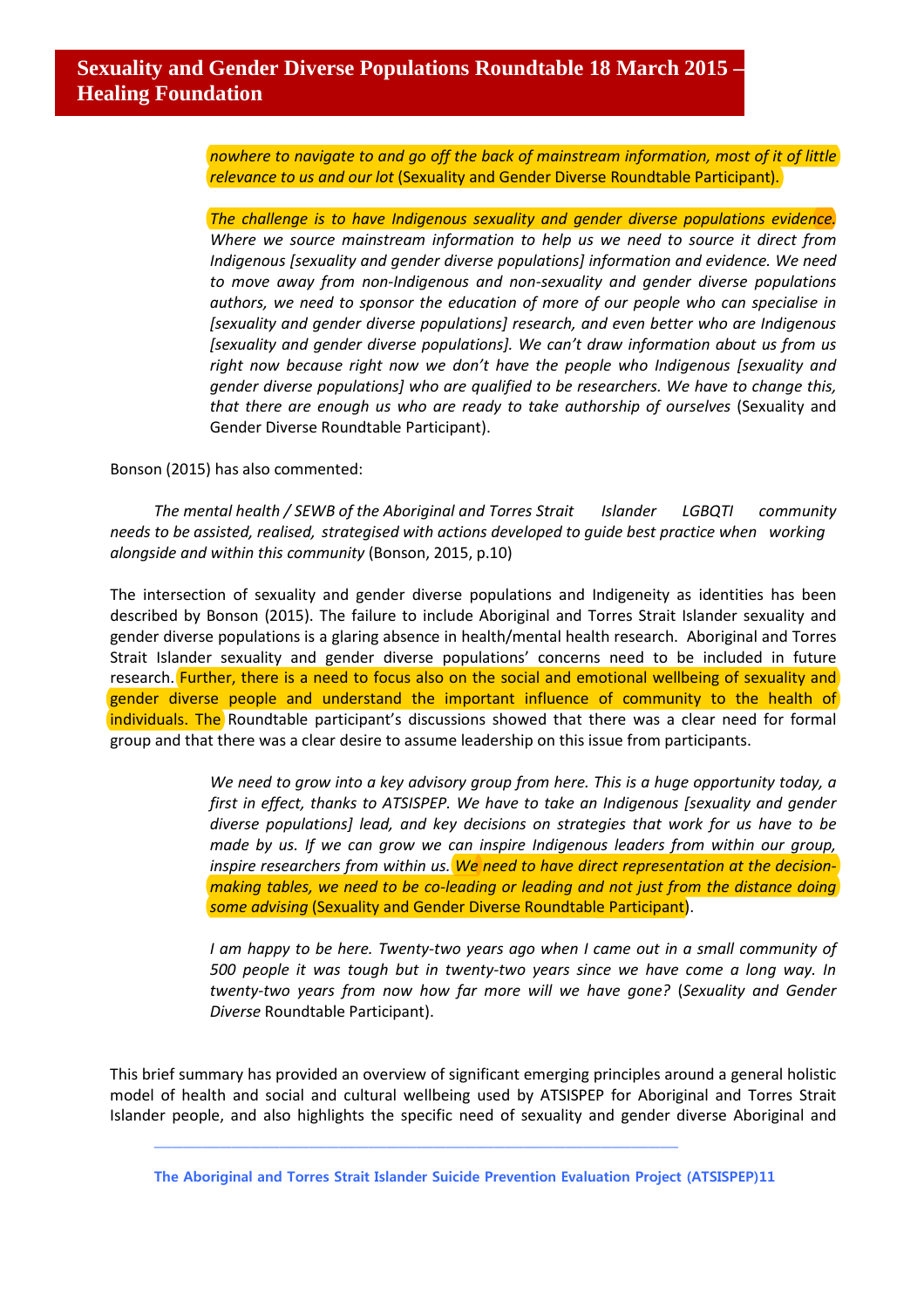Torres Strait Islander people to be able lead, own and to contribute to relevant research. Program support and evaluation emphasizes the building of individual, family and community resilience includes improving safety factors throughout the lifecycle emphasizes addressing violence, abuse, substance misuse, and supporting increased participation of Aboriginal and Torres Strait Islander professionals in fields related to suicide prevention. These values are fundamental in the shared framework that underpins all Roundtable dialogue, but individual Roundtables also focus on potentially vulnerable members of the Aboriginal and Torres Strait Islander communities such as young people, sexuality and gender diverse populations and people that have come through the justice system. The following section focuses on Aboriginal and Torres Strait Islander sexuality and gender diverse populations voices at the Roundtable.

#### **Section Two: Roundtable Voices**

The Healing Foundation co-hosted the Roundtable with a total of 10 sexuality and gender diverse representatives attending. The participants of the Roundtable all brought extensive experience to the forum. The gender representation was seven males and three females however, it should be noted 'gender variance and sexually diversity' of this group has different meanings (Bonson, 2015). The age of participants was between 25 and 65 years so there was broad age group representation. Participants were selected due to their personal experience and expertise in the Aboriginal and Torres Strait Islander Sexuality and Gender Diverse Roundtable convened by ATSISPEP. Participants came from a range of positions as community leaders, family service workers dealing with the Stolen Generation, mental health workers, trauma and healing workers and those doing research and scholarly activities. The Roundtable intended to draw on experiences from across Australia and, subsequently, reflected both a cross section of different communities and different sections of communities.

The methodology of the Roundtable was to discuss subjects in plenary, but also to break into smaller groups to produce lists of concerns. This report recombines the discussion and the prioritizing of the groups.

Participants were identified by the ATSISPEP team's knowledge of those appropriate individuals and stakeholders involved in Aboriginal and Torres Strait Islander sexuality and gender diverse populations. As participants were contacted, they would also suggest other relevant people to attend. Through the use of such networks, a range of appropriate people were contacted to participate. As part of the process, appropriate members of the National Advisory Committee were also invited to attend Roundtables. Representatives of the Healing Foundation attended the Roundtable. Two members of the ATSISPEP team and a group representative facilitated the Roundtable and all information was recorded. The program consisted of a presentation of the statistics of suicide, identified social determinants of suicide and self-harm, identifying problem areas and outlining the ATSISPEP approach.

Dameyon Bonson, a Broome-based Mangarayi and Maubiag man, who is also founder of the Aboriginal and Torres Strait Islander sexuality and gender diverse population group, Black Rainbow, and Kate Hams, from Cherbourgh in Queensland, were part of the team in developing the Roundtable invitation list and ensuring a national representation of Aboriginal and Torres Strait Islander sexuality and gender diverse populations participants. Dameyon Bonson also co-facilitated the Roundtable.

**The Aboriginal and Torres Strait Islander Suicide Prevention Evaluation Project (ATSISPEP)12**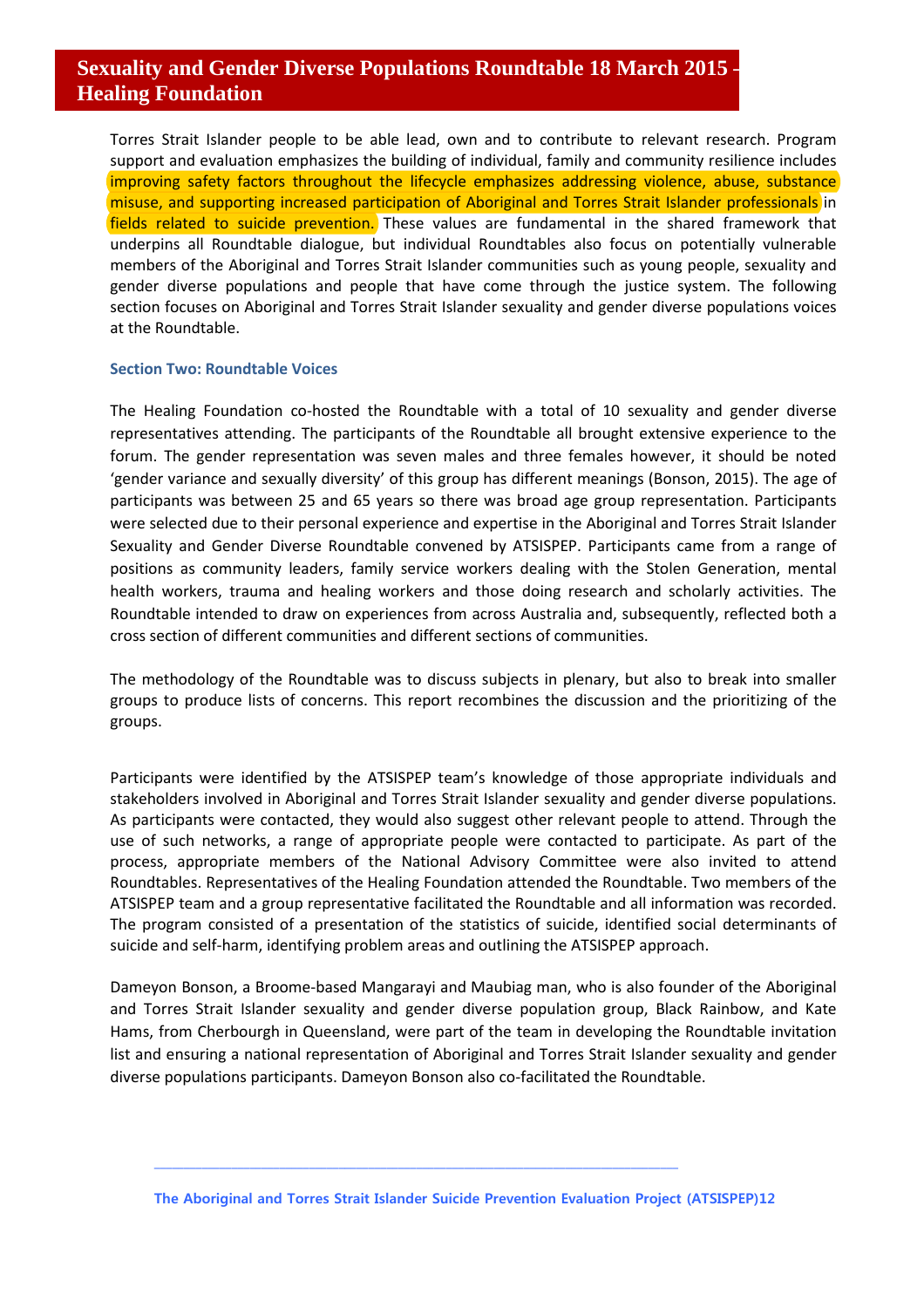Participants were asked a number of questions and from the discussion, and from these a number of themes and sub-themes were derived. The questions were:

- What are the contributing factors (including protective factors) for the high rates of suicides in Aboriginal and Torres Strait Islander communities?
- What works in relation to Aboriginal and Torres Strait Islander suicide prevention in the past and at present?
- What hasn't worked in relation to Aboriginal and Torres Strait Islander suicide prevention in the past and at present?
- What strategies to support communities to address Aboriginal and Torres Strait Islander suicide prevention would be appropriate?

The transcripts from the Roundtable discussion have been analysed by four researchers working on the ATSISPEP Project. The researchers independently looked at the data and then deliberated to reach agreement on the thematic codes. The codes and related quotations were organised and analysed thematically via Excel. The emerging major themes included:

- Identifying Sexuality and Gender Diverse Population Suicide
- Sexuality and Gender Diverse Cultural and Sexual Identity
- Lack of Support From Family and Community
- Sexuality and Gender Diverse Populations Trauma; Double Discrimination

These themes are discussed in detail below.

### **Identifying Sexuality and Gender Diverse Populations Suicide**

The questions stated above were put to all participants in the Roundtable consultations with ATSISPEP. However, the answers reflect the different nature of some concerns and the prioritizing of these from vulnerable groups, such as sexuality and gender diverse populations. For instance, racism and trauma are clearly factors contributing to suicide and self-harm for all Aboriginal and Torres Strait Islanders, but in respect to sexuality and gender diverse populations they are usually mentioned through the combined effects of racism and homophobia. Poverty did not constitute as significant an issue as with other Roundtables such as the Justice Roundtable, but loss of connections to family, community and lack of housing were significant. Identifying the full extent of Indigenous suicide is always discussed in the Roundtables as a primary issue, with the complex reporting systems and issues of Indigenous identification being navigated by ATSISPEP, but sexuality and gender diverse populations suicide presents another layer of concern because of its invisibility in conventional statistics. There was extensive discussion on this point:

> *We need to have a proper record of self-harms and suicides and a proper record of Aboriginal and Torres Strait Islander* [*sexuality and gender diverse people]* (Sexuality and Gender Diverse Roundtable Participant).

> *There is an underreporting of suicide but there is a near total no reporting of gay suicide let alone Indigenous gay suicide* (Sexuality and Gender Diverse Roundtable Participant).

**The Aboriginal and Torres Strait Islander Suicide Prevention Evaluation Project (ATSISPEP)13**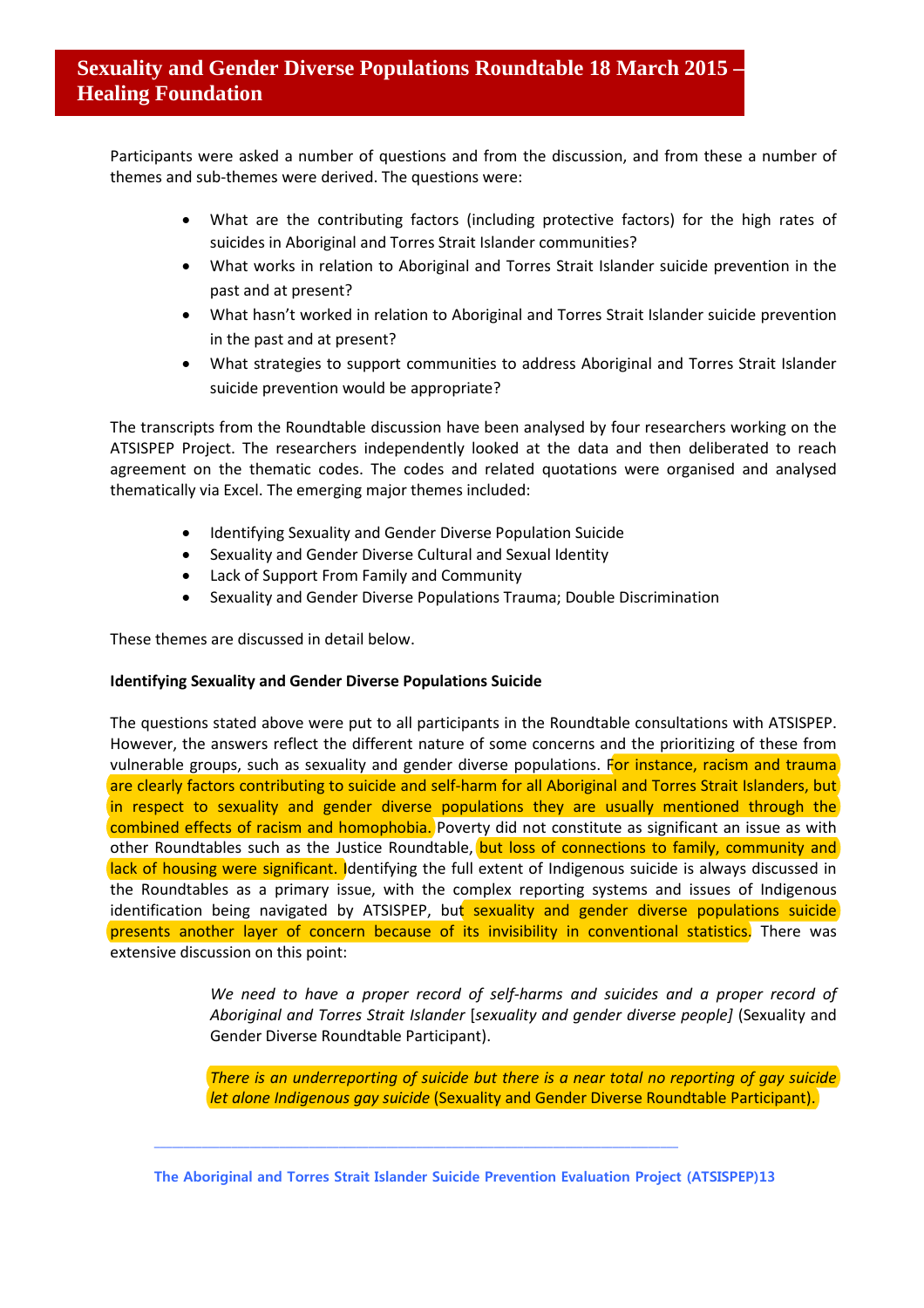*We are lost in the statistics; we are not identified* (Sexuality and Gender Diverse Roundtable Participant).

*We have to find ways to identify self-harm rates and suicide rates of Indigenous [sexuality and gender diverse populations]* (Sexuality and Gender Diverse Roundtable Participant).

*We have to get the police, the hospitals to work with us and the Coroner not to miss us*  (Sexuality and Gender Diverse Roundtable Participant).

*The data is not accurate; Aboriginal identified suicide gets missed, Aboriginal Gay and*  Lesbian suicide is rarely identified but is probably the highest risk group (Sexuality and Gender Diverse Roundtable Participant).

*We, as Aboriginal diverse [sexuality and gender diverse people], have to work as a group, grow this group, and take a lead on the research. We have to identify the extensiveness of Indigenous [sexuality and gender diverse populations] and all the risk issues that go with us* (Sexuality and Gender Diverse Roundtable Participant).

*We have to stop relying on mainstream data and services. We need our own Indigenous [sexuality and gender diverse populations] data and services* (Sexuality and Gender Diverse Roundtable Participant).

*In having our own data and services we will feel less threatened. You know our information and services are our safe space* (Sexuality and Gender Diverse Roundtable) Participant).

*When it comes to identification, we can tick a box to be Indigenous but there no boxes for Indigenous sexuality and gender diverse people. We do not have these boxes to tick. We need this at every layer, even with police reporting, coronial data and reporting, everywhere* (Sexuality and Gender Diverse Roundtable Participant).

#### **Interconnected Cultural, Sexual and Gender Identity**

Also of primary importance were the topics of sexuality and identity, and the impacts it could have on connections to family and to community, and how it can exacerbate other social issues such as homelessness. Participants supported the concerns of Rosenstreich and Goldner (Rosenstreich & Goldner, 2010) by repudiating the connection between sexual disease and sexuality and gender diverse populations as a primary model for social identity, and emphasizing the need to have a healthy sense of identity that combined cultural and sexual identity:

> *When I was a young Gay in the 1980s, we were blamed for the AIDS crisis and we were hated because we were treated as an epidemic that would bring AIDS to everyone* (Sexuality and Gender Diverse Populations Roundtable Participant).

> *We need to have our identities front and centre. My Aboriginality and my sexuality are front and centre. So I am an Aboriginal gay man* (Sexuality and Gender Diverse Populations Roundtable Participant).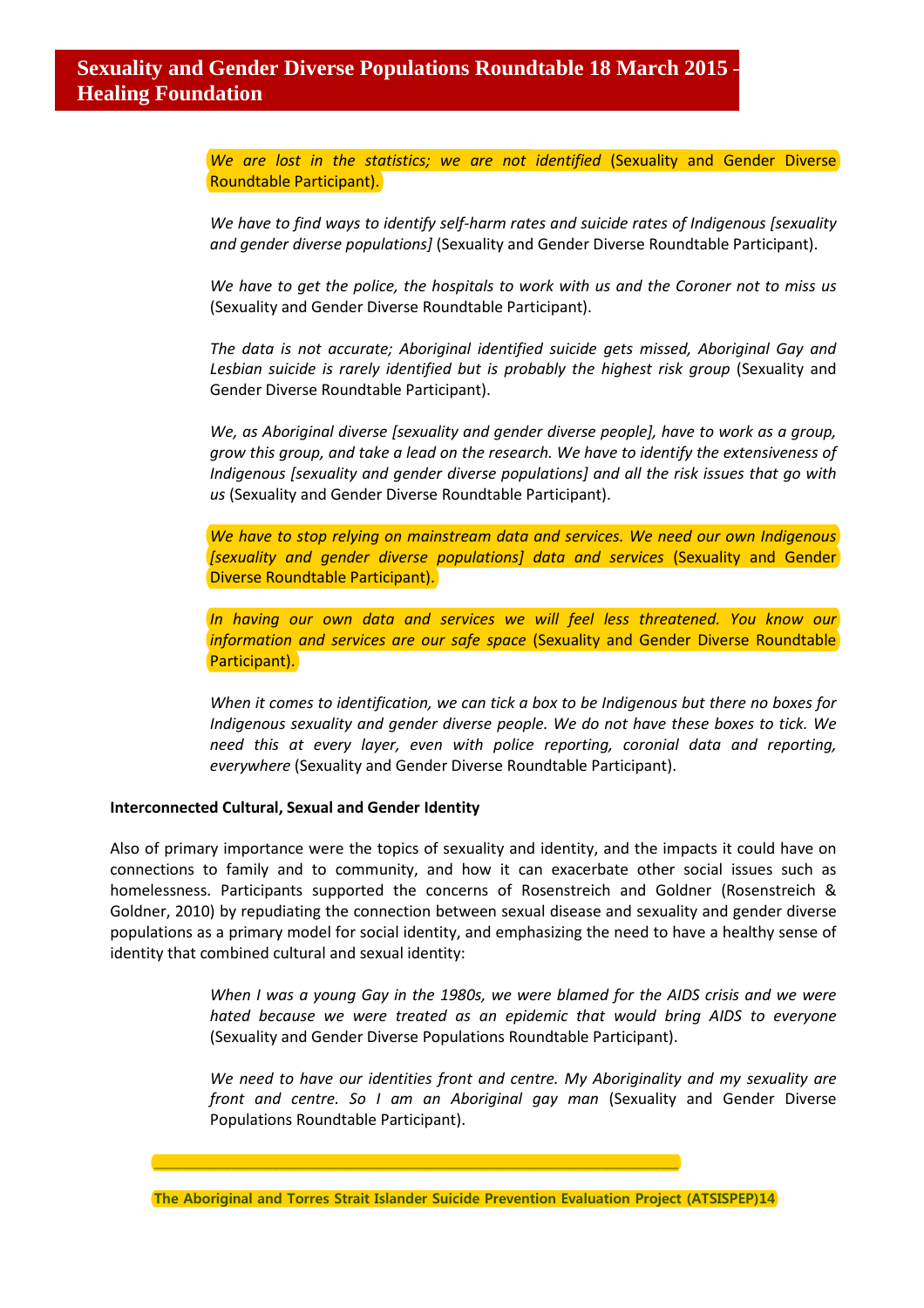*We experience homelessness because of our sexuality, therefore because of identity*  (Sexuality and Gender Diverse Populations Roundtable Participant).

*We must not be defined through our sexual health; it's the only time we seem to be referred to, but through our identity* (Sexuality and Gender Diverse Populations Roundtable Participant).

*Many suppress their true identity and sexuality just to belong to our families and to our communities. The longer we do this the worse the damage, and many switch to fit in, doing it all the time, but what about those who can't switch and just suppress themselves, suffer in silence*? (Sexuality and Gender Diverse Populations Roundtable Participant).

*We are more than just our sexual health and sexual activity. We have an identity. Why are we only talked about through our sexual activity or health instead of through our identity?* We need to normalise who we actually are. We need to take the steps to do this (Sexuality and Gender Diverse Populations Roundtable Participant).

*Because of historical factors, because of potential shame factors with sexuality we've been looked at from the vantage of sexual health, which was always opportunistic, but this is changing and our identity is coming to the fore* (Sexuality and Gender Diverse Populations Roundtable Participant).

#### **Lack of Understanding Within Family and Community**

The difficulties of being in a community or family that does not accept sexuality and gender diverse identity was heightened for Aboriginal and Torres Strait Islander people because they perceived that they cannot self-select into alternative communities in the same way that non-Indigenous sexuality and gender diverse populations can.

> *As Aboriginal sexuality and gender diverse people we cannot do as our non-Aboriginal counterparts can and that is 'choose their family'. They often say as non-Aboriginal people that can make up new families with families if their families suck. They are into this global community approach but that's not so easy for us. For many of us it's not necessarily an option. For us, family means different things to us as it does to them and we can't just divorce ourselves from our families* (Sexuality and Gender Diverse Populations Roundtable Participant).

The effects of a negative perception and reception of sexuality can have extensive impacts on their social well being, as if can affect relationships in many ways – individual and family silence and shame are significant effects of the doubling of race and sexuality in identity; traumatic events can be compounded; other problems in can take precedence or multiply shame for both individuals and families, particularly drugs; communities can also act to isolate individuals is they do not understand sexuality and gender diversity issues properly.

> *I am from southwest [state] and I am [language group] however I grew up on [language group] lands. I came out as a Gay man at 19 years old. In telling my father and my family*

**The Aboriginal and Torres Strait Islander Suicide Prevention Evaluation Project (ATSISPEP)15**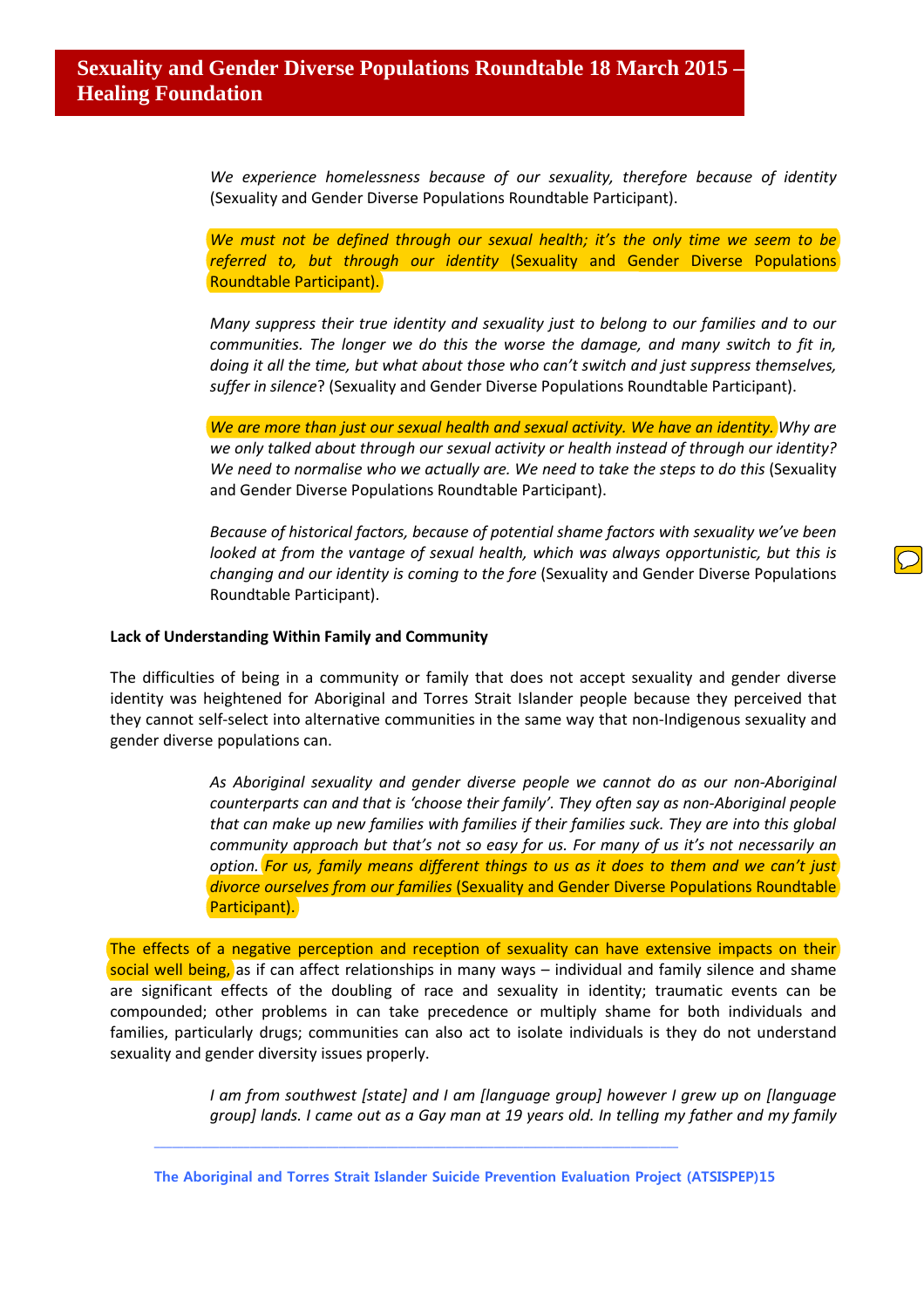*there were many pressures and hurdles that came with that* (Sexuality and Gender Diverse Roundtable Participant).

*I am from central [state]. I have been Gay all my life, coming out some thirty years ago. I lost my partner twenty years ago to a heart attack. I went through a hard time when my dad did not come to the funeral* (Sexuality and Gender Diverse Roundtable Participant).

*We have to deal with so many silences and other issues that there is no time for us. In my family 'Ice' and methamphetamines were a problem, leading to suicide and death. Then the family wouldn't talk, the whole shame thing. All this type of stuff being more common among our people are contributing factors* (Sexuality and Gender Diverse Roundtable Participant).

*Shame about so much is a huge problem, gets in the way of cohesion, acceptance. There's always this stigma and silence. Not talking about it is not admitting to anything. But the silence means that say it's about drugs - well then - the drugs win* (Sexuality and Gender Diverse Roundtable Participant).

*Social exclusion is a major contributing factor* (Sexuality and Gender Diverse Roundtable Participant).

*You can be isolated in both the Aboriginal community and in the mainstream gay community* (Sexuality and Gender Diverse Roundtable Participant).

*Some of us have to leave our families and communities. Some of us go to the cities but if we don't want to and this is a contributing factor. How do we fit somewhere we don't want to be?* (Sexuality and Gender Diverse Roundtable Participant)

### **Sexuality And Gender Diverse Populations Trauma: Compounded and Layered Discrimination**

Some of the consequences of Aboriginal and Torres Strait Islander sexuality and gender diverse people identifying in respect to individuals, families or community can be severe and can involve additional trauma. The trauma of Aboriginal and Torres Strait Islander sexuality and gender diverse populations groups, while seeming specific, can be more complex. Discrimination for Aboriginal and Torres Strait Islander sexuality and gender diverse populations is layered on existing cultural trauma arising from the a range of negative effects of colonization throughout history, including dislocation from lands, genocide and violence, programs of assimilation and in particular, and the Stolen Generations - the repeated forcible removal of children. Current disadvantage and oppression include high incarceration rates, high levels of poverty and racism. The discrimination and subsequent trauma for Aboriginal and Torres Strait Islander sexuality and gender diverse populations is the same as that of other Aboriginal and Torres Strait Islander people, but they also suffer specific discrimination and oppression as people identifying as sexuality and gender diverse. For instance, participant concerns with Government responsibility focused mainly on funding cuts rather than policy, but when policy was mentioned, it was in regard to an indirect but important effect on identity:

> *By the Australian Government's legislation and definition of what defines being Aboriginal is that you are accepted by your own community, that's one of the three criteria. Well if*

**The Aboriginal and Torres Strait Islander Suicide Prevention Evaluation Project (ATSISPEP)16**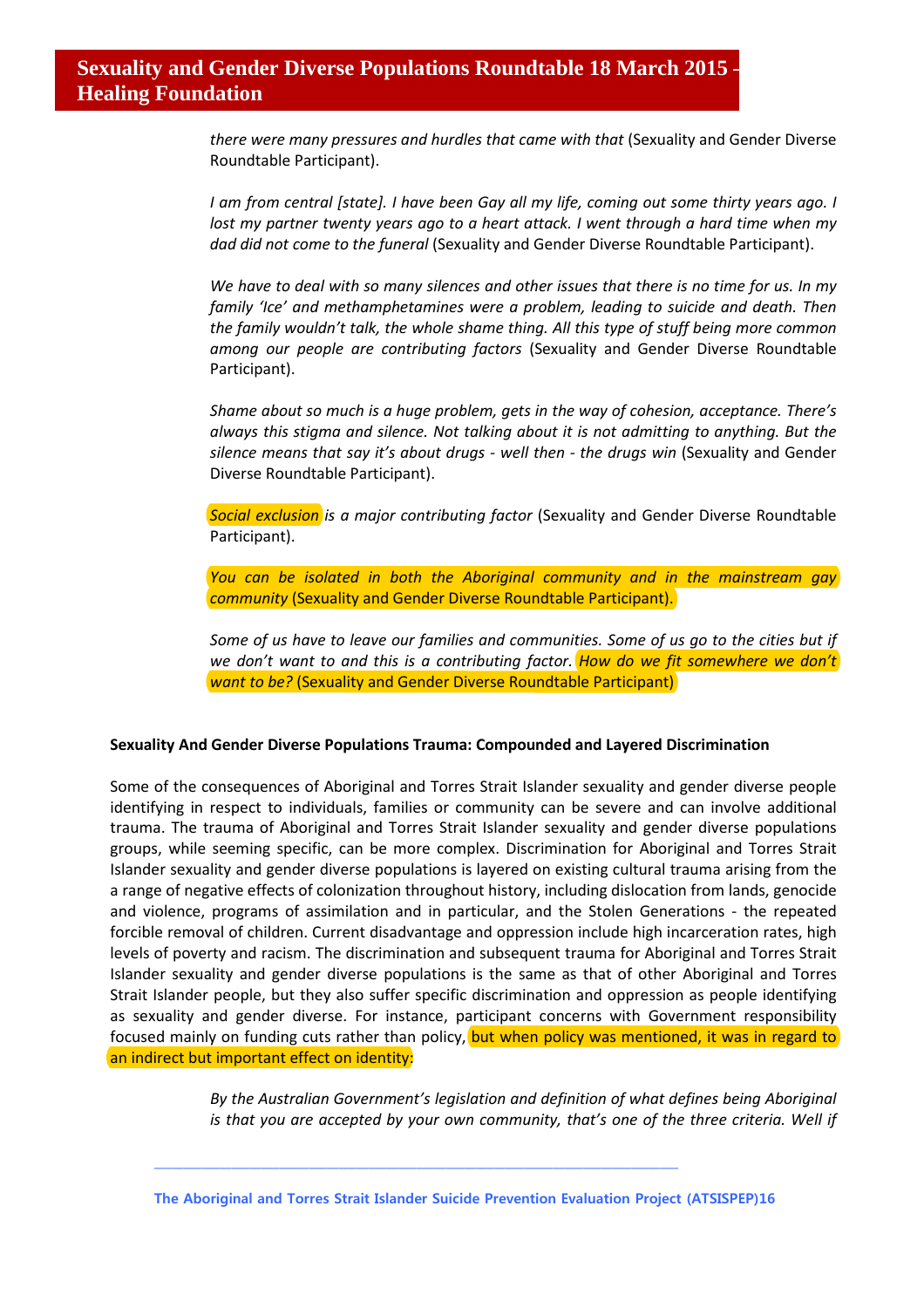*your community inherently does not accept you or turns its back on you because you're*  Gay or Lesbian then that affects your identity as an Aboriginal person (Sexuality and Gender Diverse Roundtable Participant).

Participants saw that Aboriginal and Torres Strait Islander sexuality and gender diverse populations also had a trans-generational impact on some families, producing a different kind of trauma with historic effects and bringing blame and criticism on sexuality and gender diverse people because of their sexuality and gender diversity:

> *There is a lot of trans-generational trauma to compound and make complex our lives*  (Sexuality and Gender Diverse Roundtable Participant).

> *I'm the daughter of a woman was sent to missions and reserves but I'm also the daughter of an Aboriginal man who came out as Gay. Because he was Gay I was kept from – because he was Gay, so that too is intergenerational trauma. Blame is a huge contributing*  factor. I was the cause of other people's distress it was said. When *my son when to prison*, *it was all blamed on my sexuality. This was horrific for me and for my son. It was more trauma for myself and my son* (Sexuality and Gender Diverse Roundtable Participant).

> *People are cruelly judgmental. We have to justify this and that. We have to justify our parenting, our interactions with others. It is society; like single parents having to justify themselves at one time, and whenever there's a troubled child it's the parenting that's blamed. If someone is [sexuality and gender diverse] we get blamed, the parents get blamed, there's blame somewhere in this* (Sexuality and Gender Diverse Roundtable Participant).

> *I am a [language group]. My husband lost his daughter recently. But I had to be here… I have spent ten years working in Stolen Generations issues… I've been out for the last thirty*  years. My younger son came out recently but with a little trauma for family (Sexuality and Gender Diverse Populations Participant).

Participants were particularly concerned about the issue of homelessness, which is a factor in suicide risk. Homelessness in other Roundtables such as the Justice Roundtable was associated with poverty and lack of appropriate housing. Homelessness as an issue overlapped with sexuality and gender diverse discussion outcomes, due to cultural group membership and also for sexuality and gender diverse group membership.

> *Many things affect us. We are more prone to homelessness than other risk groups*  (Sexuality and Gender Diverse Roundtable Participant).

> *I run squat groups for young sexuality and gender diverse populations and also work with the Aboriginal Health Council. We need to get the younger ones engaged in our support groups* (Sexuality and Gender Diverse Roundtable Participant).

> *We experience homelessness because of our sexuality, therefore because of identity. It's a major factor for homelessness with us, maybe more so than other factors. Homelessness risk factors are different for us where our sexuality coupled with our cultural identity are*

**The Aboriginal and Torres Strait Islander Suicide Prevention Evaluation Project (ATSISPEP)17**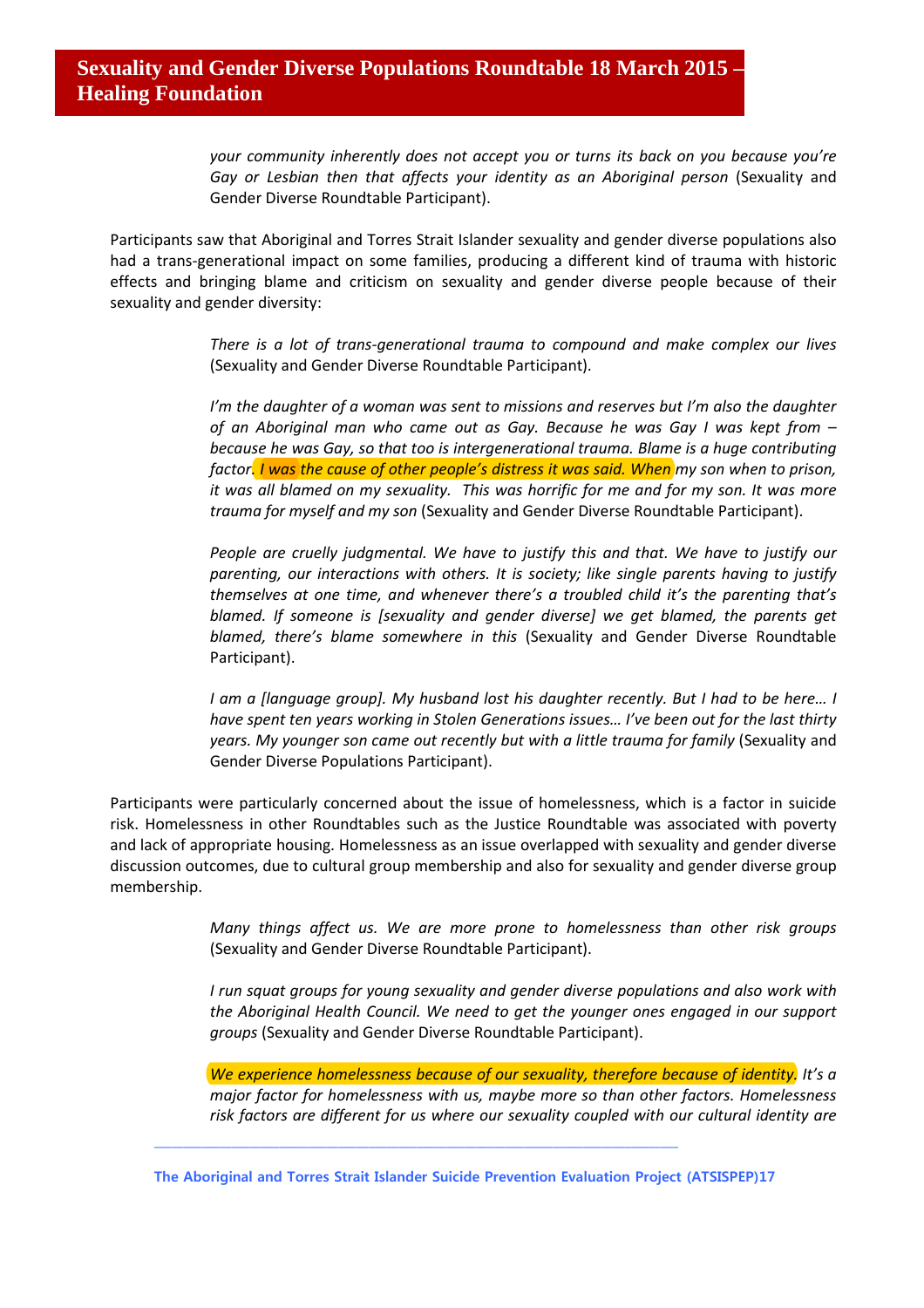*risk factors. Homelessness may not be about finances for us* (Sexuality and Gender Diverse Roundtable Participant).

Participants felt that some Aboriginal and Torres Strait Islander sexuality and gender diverse individuals experienced strong negative responses from their communities. Some remote communities seem supportive while others do not, and this rejection could have an impact on suicide and self-harm. For instance, in the literature, 'sistergirls' needed to relocate to the cities, an experience which can result in isolation from culture and family and lead to vulnerability to racism. Roundtable participants shared similar concerns:

> *We need to prepare our community to be more inclusive of us like through sistergirl language, where we do not have this - we have no safe spaces, no comfortable or acceptable inclusion* (Sexuality and Gender Diverse Roundtable Participant).

> *Let us look at what strengths exist and what works. Let us ask what makes [town] and the [small town] safe spaces for sistergirls but what makes [larger town] unsafe for sistergirls, who have then had to go to the [small towns mentioned] to be safe* (Sexuality and Gender Diverse Roundtable Participant).

> *Where we also find ourselves in terms of where we live in this country plays out hugely. It is tougher for many of us in remote communities, in the regions than it maybe in the cities. I know that in Northern American studies it has been found that where you live matters. Alaskan Native sexuality and gender diverse populations have higher suicide risks than in other parts of North America* (Sexuality And Gender Diverse Roundtable Participant).

#### **Conclusion**

The framing discussion on the Aboriginal and Torres Strait Islander Sexuality and Gender Diverse Roundtable has drawn on previous historical and cultural knowledge of Aboriginal and Torres Strait Islander social determinants associated with high rates of Indigenous suicide and self-harm. Information and the research context for this report came from the *National Aboriginal and Torres Strait Islander Suicide Prevention Strategy* (Department of Health and Ageing, 2013) and the nine guiding principles listed in the introduction to the national *Social and Emotional Wellbeing Framework* (Social Health Reference Group, 2004). Within this research context, Aboriginal and Torres Strait Islander sexuality and gender diverse populations were considered as a group with specific suicide and self-harm risk factors; however, the paucity of research and information relevant to this group was the first issue flagged in the report and provides a consistent barrier to formulating the issues and needs of the individuals that comprise this group. Aboriginal and Torres Strait Islander sexuality and gender diverse populations are essentially an invisible and marginalised minority within a larger marginalised minority in Australian culture.

While the presence of Aboriginal and Torres Strait Islander sexuality and gender diverse populations concerns at the 2010 *Health in Difference Conference* was a significant breakthrough, they formed only one stream of the conference and still needed strong community representation and connection, also there was a need for a process of self-determination as a group intersecting across both race and sexual identity. The ATSISPEP Sexuality and Gender Diverse Roundtable event realized this space for Aboriginal and Torres Strait Island sexuality and gender diverse groups and they were able to begin exploring significant issues like suicide, cultural and sexual identity, family and community support and specific

**The Aboriginal and Torres Strait Islander Suicide Prevention Evaluation Project (ATSISPEP)18**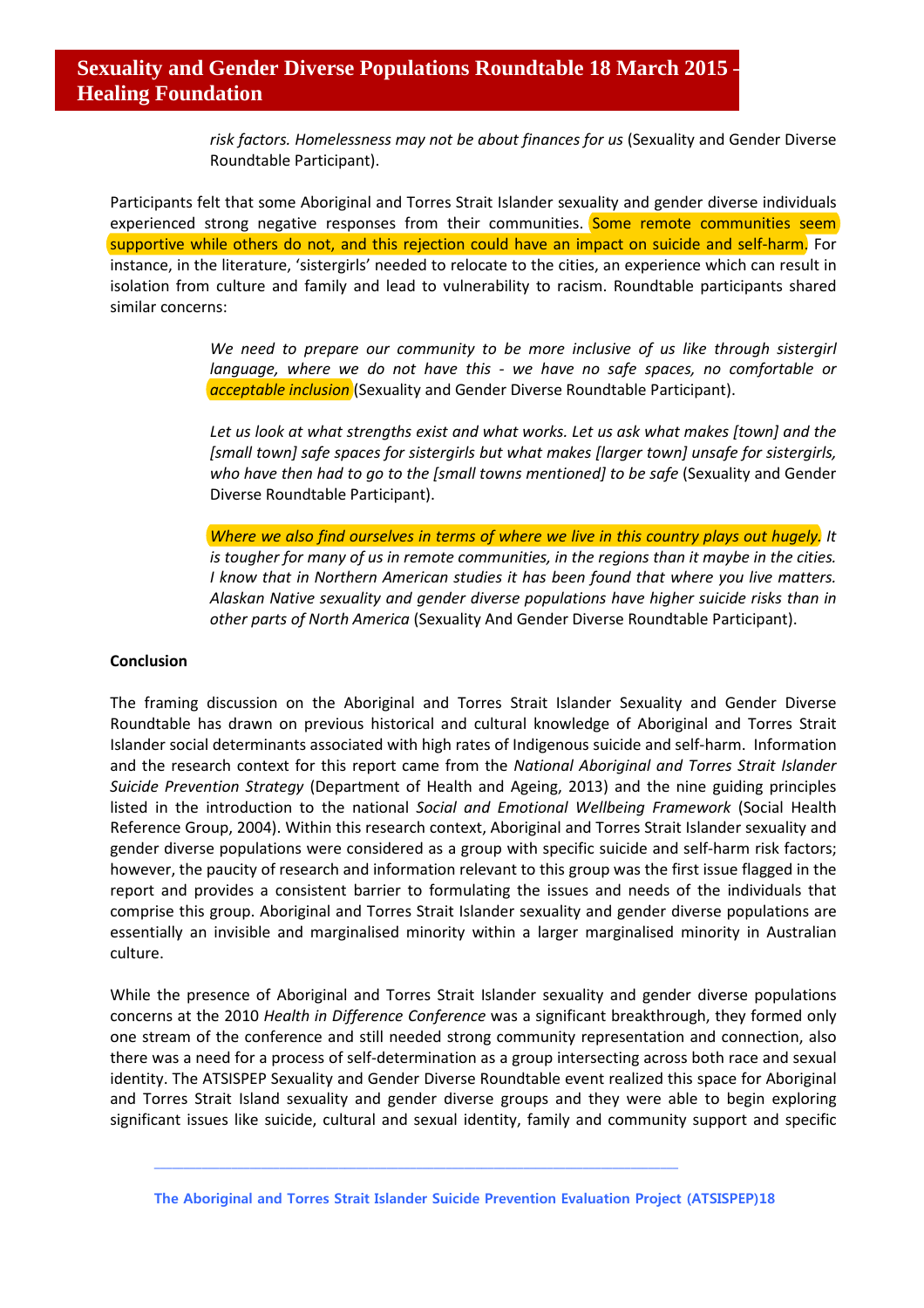sexuality and gender diverse populations trauma. The opportunity to do this was embraced and participants were keen to establish research in the area and develop Aboriginal led and owned programs that would support and resource Aboriginal and Torres Strait Islander sexuality and gender diverse people and educate the wider communities.

> *We need to involve people who aren't here today, to build networks and include their input into this project too* (Sexuality and Gender Diverse Roundtable Participant).

> *If we are maybe 25,000 Aboriginal and Torres Islander sexuality and gender diverse populations in this country and that in certain terms is a small cohort for say an Aboriginal QLIFE to be set up then do we wait 100 years for that to happen or should we strengthen*  what there already in QLIFE and include us. What we need are our own national *Aboriginal and Torres Strait Islander LGBTI strategies* (Sexuality and Gender Diverse Populations Roundtable Participant).

> *ATSISPEP is a trailblazer for us. We had a safe space today to talk about our issues and*  what we long for. We need to look at ourselves academically but through an Aboriginal *Queer lens. By our coming together, we have begun a national conversation. By coming together, we have strengthened our networks. By coming together in this space, we've shown that it can be done and that what we must do must happen soon. No one knows us like us, and the experiential and lived experience can grow in its education to each other by us continuing to come together. Together we know more* (Sexuality and Gender Diverse Populations Roundtable Participant).

#### **References**

Australian Institute of Health and Welfare. (2009). *The health of Australia's prisoners*. Canberra: Australian Institute of Health and Welfare.

Australian Institute of Health and Welfare. (2014). *Suicide and hospitalised self-harm in Australia trends and analysis*. Canberra: Australian Institute of Health and Welfare.

Australian Institute of Health and Welfare. (2015). *The health and welfare of Australia's Aboriginal and Torres Strait Islander peoples.* Canberra: Australian Institute of Health and Welfare.

Bonson, D. (2010). *The Colonisation of Desire*, Presented at Health in Difference Conference, Sydney.

Bonson, D. (unpublished). Voices from the Black Rainbow: The inclusion of the Aboriginal and Torres Strait Islander LGBQTI Sistergirl and Brotherboys people in health, wellbeing and suicide prevention strategies.

Brown, K. (2004). 'Sistergirls' – Stories from Indigenous Australian transgender people. *Aboriginal and Islander Health Worker Journal, 28,* 25-27.

Department of Health and Ageing. (2013). *National Aboriginal and Torres Strait Islander Suicide Prevention Strategy* Canberra: Department of Health and Ageing.

**The Aboriginal and Torres Strait Islander Suicide Prevention Evaluation Project (ATSISPEP)19**